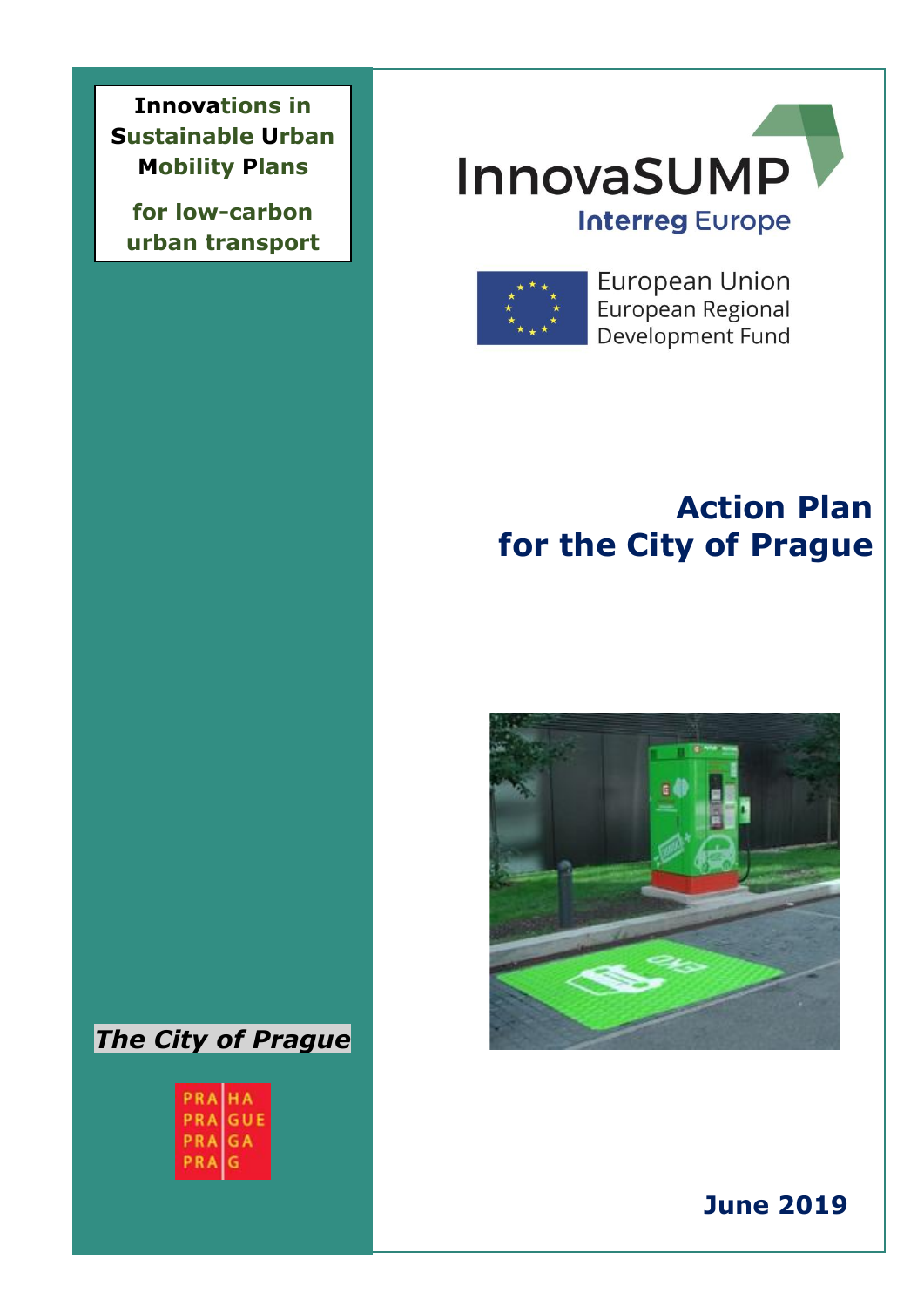#### *Map of Prague Integrated Transport Area which includes the core city and the part of the Central Bohemian Region*



*\_\_\_\_\_\_\_\_\_\_\_\_\_\_\_\_\_\_\_\_\_\_\_\_\_ © InnovaSUMP Project Partnership and the City of Prague, the Czech Republic*

This publication may be reproduced in whole or in part and in any form for educational or non-profit purposes without special permission from the copyright holder, provided acknowledgement of the source is made.

No use of this publication may be made for resale or for any other commercial purpose whatsoever without prior permission in writing from the InnovaSUMP Project Communication unit and the respective partner: the City of Prague

**Citation:** Interreg Europe Project InnovaSUMP Action Plan for the City of Prague, the Czech Republic

InnovaSUMP project communication unit would appreciate receiving a copy of any publication that uses this action plan as a source, to e-mail: innovasump-communication@euro-trans.consulting

#### **Disclaimer**

This document has been prepared with the financial support of Interreg Europe 2014-2020 interregional cooperation programme. The content of the document is the sole responsibility of the City of Prague and in no way reflect the views of the InnovaSUMP partnership, the European Union institutions, nor the Managing Authority of the Programme.

Any reliance or action taken based on the information, materials and techniques described within this document are the responsibility of the user. The InnovaSUMP project partnership and the specific partner assume no responsibility for any consequences arising from use of the information described within this document.

June 2019

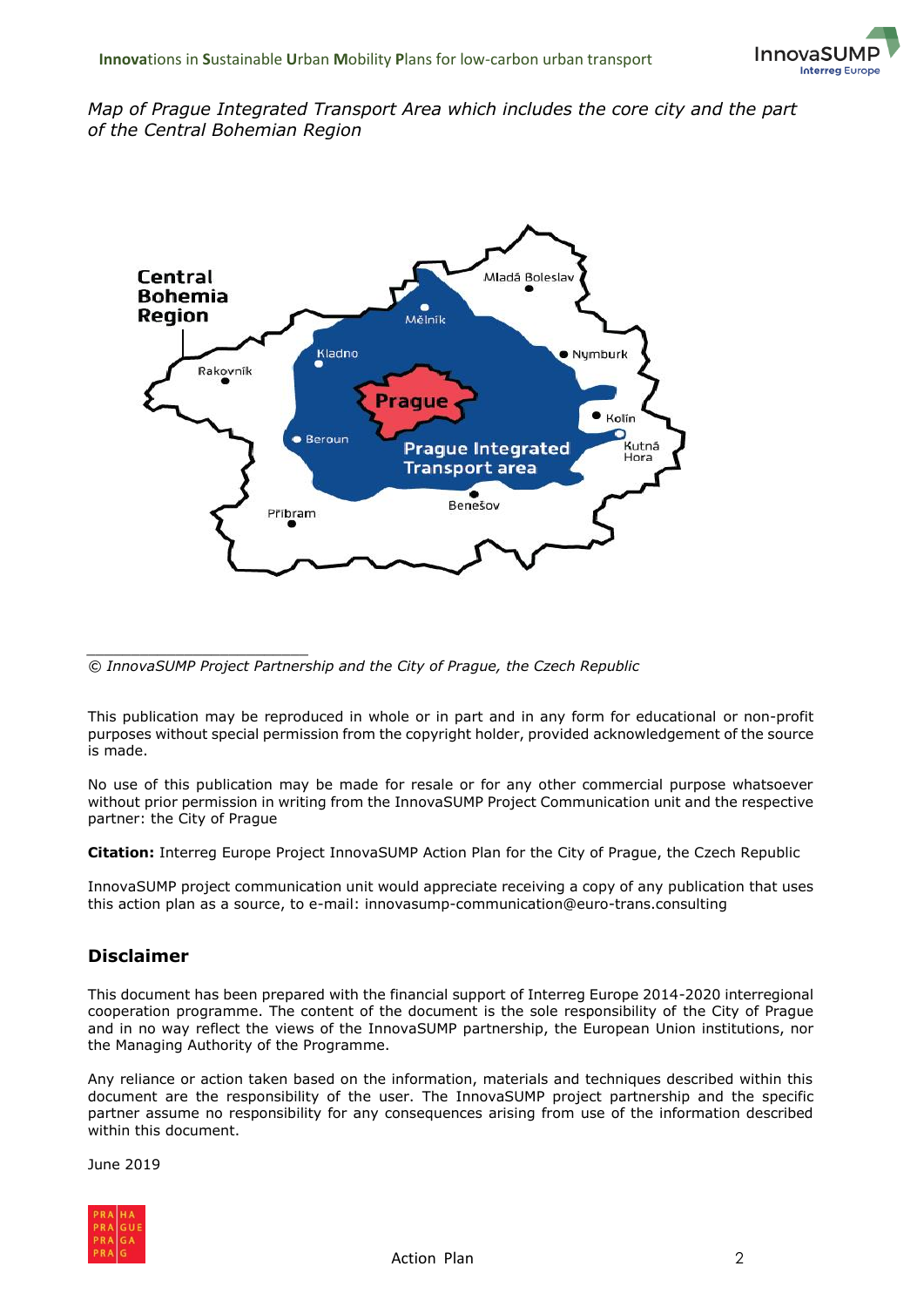

#### **Interreg Europe Programme**

Interreg Europe Programme of interregional cooperation helps regional and local governments across Europe to develop and deliver better policy. By creating an environment and opportunities for sharing solutions, the aim is to ensure that government investment, innovation and implementation efforts all lead to integrated and sustainable impact for people and place.

By building on its forerunner, [INTERREG IVC](http://www.interreg4c.eu/) (2007-2013), Interreg Europe aims to get maximum return from the EUR 359 million financed by the European Regional Development Fund (ERDF) for 2014-2020.

Solutions exist that can help European regions become the best that they can be. Today, the EU's emphasis is very much on paving the way for regions to realise their full potential – by helping them to capitalise on their innate strengths while tapping into opportunities that offer possibilities for economic, social and environmental progress.

To achieve this goal, Interreg Europe offers opportunities for regional and local public authorities across Europe to share ideas and experience on public policy in practice, therefore [improving strategies](https://www.interregeurope.eu/about-us/stats/) for their citizens and communities.

#### **InnovaSUMP Project**

The InnovaSUMP project aims at introducing:

a) New innovations, enhancements & advances in preparation, elaboration, consultation, adoption, implementation, evaluation & monitoring of Sustainable Urban Mobility Plans (SUMPs), based on the EU established methodology, for sustainable lowcarbon urban transport & mobility policies & measures promotion, funding, implementation & enhancement.

b) Policies & measures that promote the use of & investments in sustainable mobility solutions, can be included in SUMPs, i.e.: high quality PT systems, alternative/clean fuels, electric vehicles, smart ticketing, urban freight logistics, active modes of cycling & walking, new forms of car ownership & use, access control, congestion charging, fair & efficient pricing, ICT mobile applications, ITS transport telematics infrastructure, FTS/DRT, Intermodality improvements for 'seamless' travel, links with Smart Cities mobility initiatives, etc; including stakeholder engagement, public participation, consultation procedures, social media applications, policy formulation and adoption by city and transport authorities, polycentric SUMP approach for regional and district authorities.

c) Policy & institutional implications for advances in implementing & funding innovative sustainable mobility solutions.

d) Contribution of SUMP process innovations to: urban regeneration, social inclusion, equity considerations, economy, competitiveness, effective PPPs, citizen society empowerment, cohesion, links with the 'Urban Mobility Package 2013', links with SEAP, mid-term review of White paper & Europe2020 targets.

e) Enhancements to SUMP Methodology: Promotion of low-carbon mobility solutions, Travel behaviour research & potential user response analyses, Integrating pricing & financing measures, Planning for visitors at tourism destinations, SUMP-SEAP-SECAP Integration.

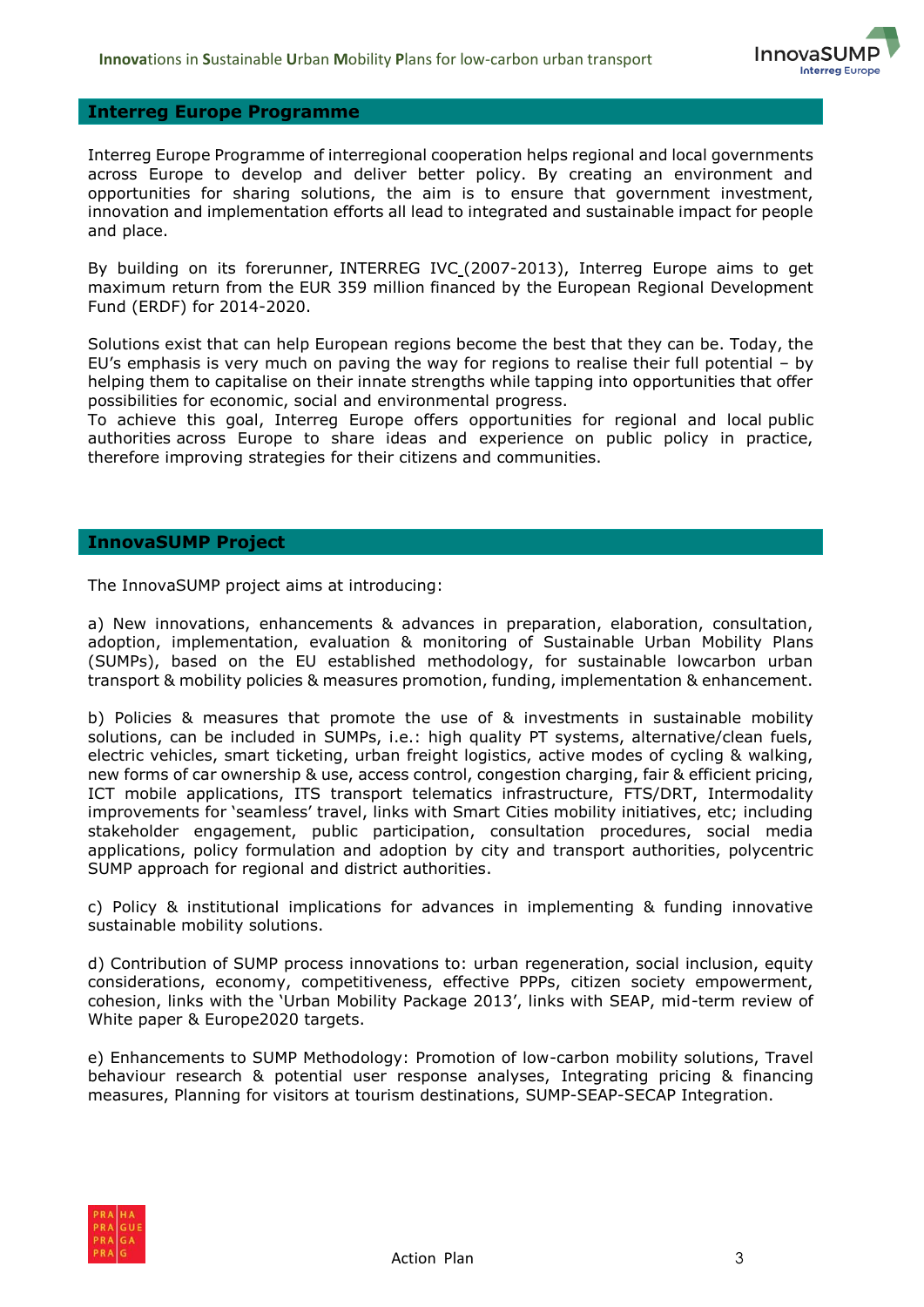

# **InnovaSUMP** Project Partnership



*InnovaSUMP facilitates the take-up of Sustainable Urban Mobility Plans, with innovations on travel behaviour, pricing and financing, planning for tourism and sustainable energy, towards low-carbon transport solutions*

### **www.interregeurope.eu/innovasump**

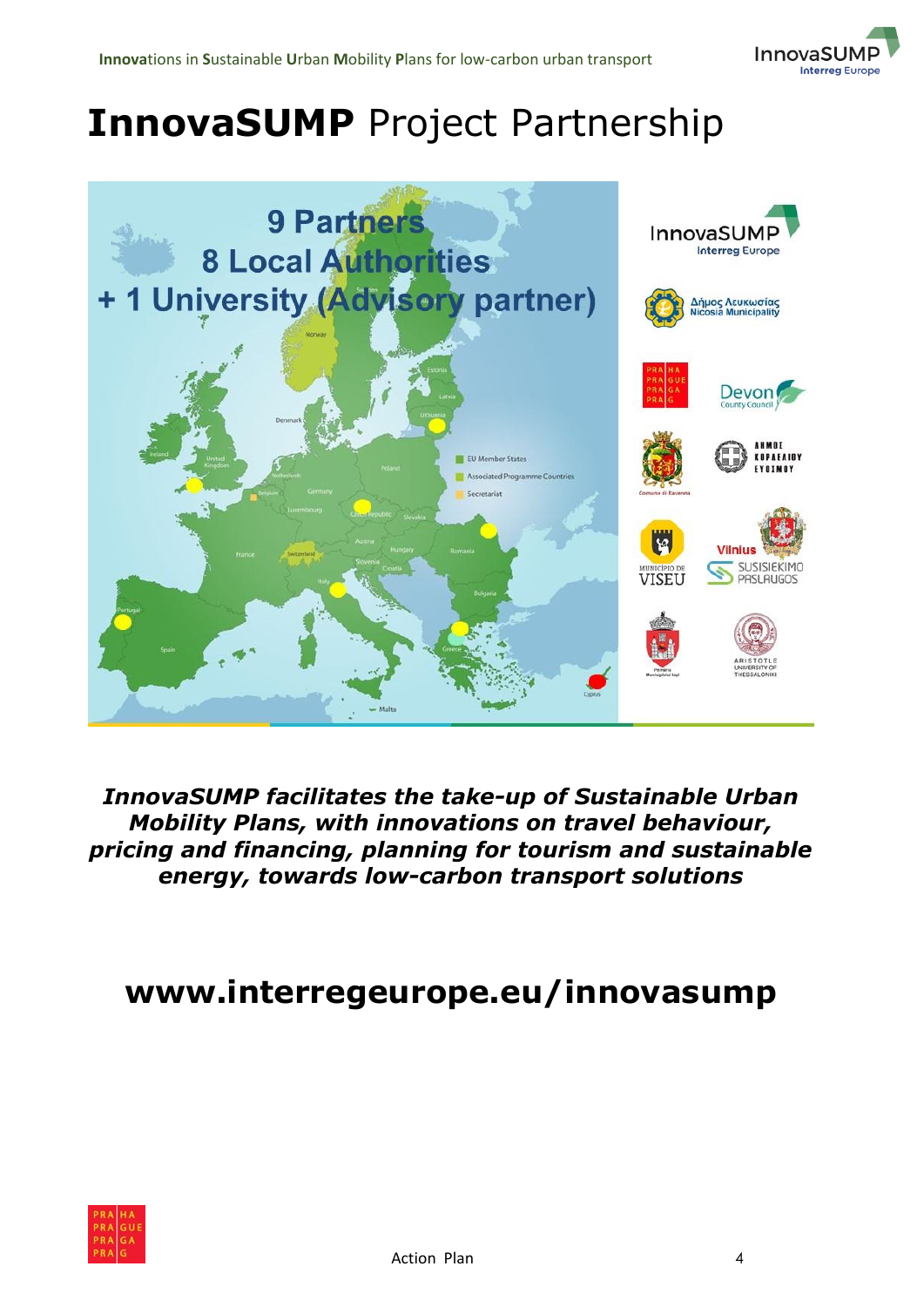

### <span id="page-4-0"></span>**1**. **Acknowledgements**

This Action Plan forms a part of the InnovaSUMP interregional cooperation project. It is developed with co-funding support from European Regional Development Fund and made possible by the Interreg Europe programme.

### *Authored by:*

*Project Management Department, Prague City Hall, Czech Republic*

We are also grateful to the following departments of Prague City Hall and other participating institutions for their assistance in the development of this publication:

*Department of Transport Development, Prague City Hall, Czech Republic Department of European Funds, Prague City Hall, Czech Republic Prague Institute of Planning and Development, Czech Republic Prague Public Transport Company, Czech Republic Technical Road Administration, Prague, Czech Rebublic*

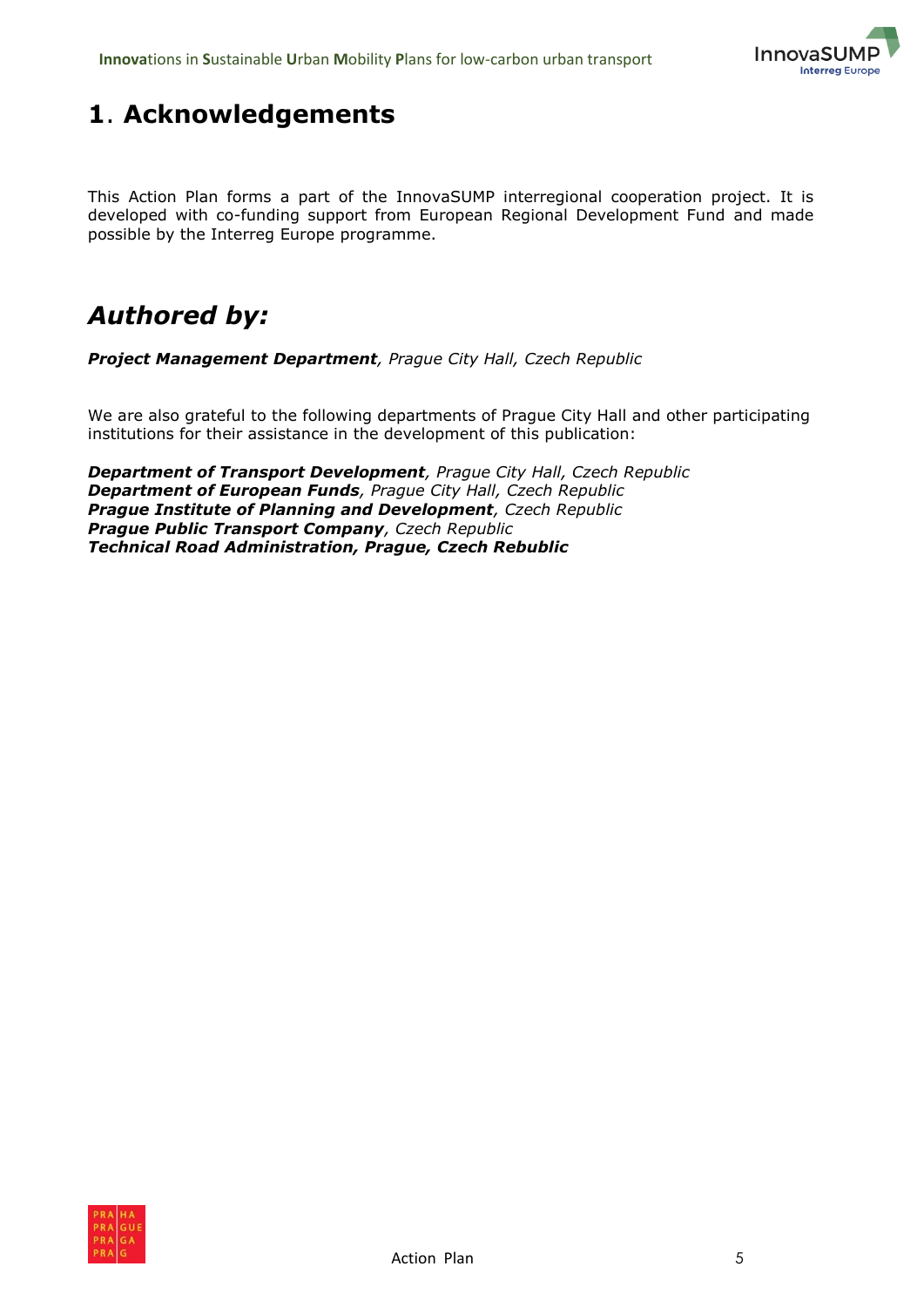

### **Contents**

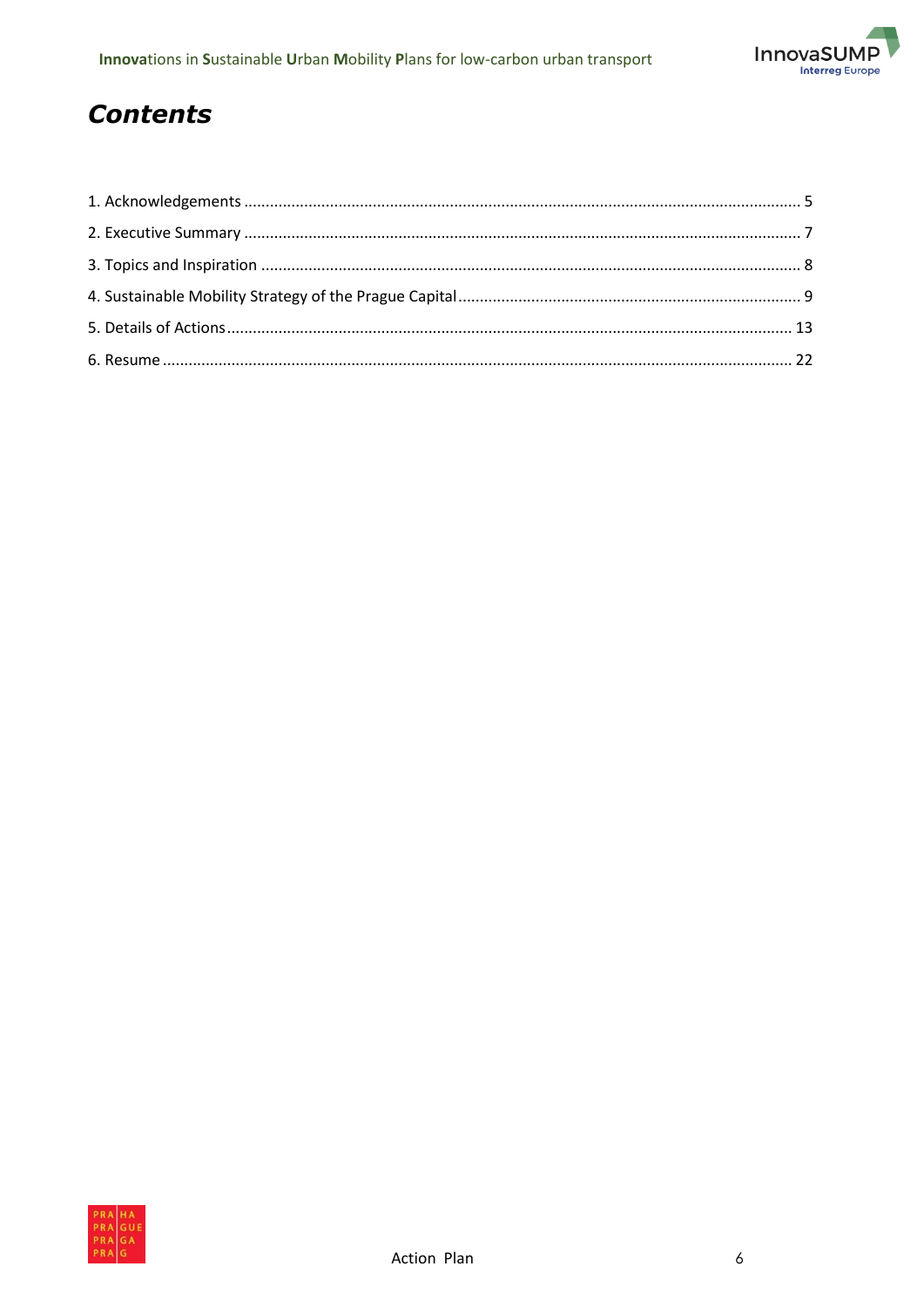

### <span id="page-6-0"></span>**2. Executive Summary**

The main purpose of InnovaSUMP Project was to enhance the take up of SUMPs by the local authorities through the development and implementation of innovative procedures and processes regarding the undertaken methodology. The Project is a part of the Interreg Europe Programme and its task was to share good examples and lessons learned with other partners, as well as to apply for innovative measures related to sustainable urban mobility. The project associated 9 partners (mostly cities in charge of SUMP implementation) from 8 countries which cooperated in terms of sharing experiences, defining integrated priorities, summarizing achieved results, presenting best practices and local as well as interregional activities.

Participation in the InnovaSUMP project was beneficial for the City of Prague. Thanks to more than two-year cooperation with partner cities and institutions Prague gained a lot of practical knowledge in the given area. The main benefit for the City is especially getting experience with International EU financing within Interreg Europe Programme. Furthermore, exchange of experience and familiarization with concrete projects in the field of sustainable transport, energy and climate in particular cities, so called Study Visits and Interregional workshops (which is an appropriate learning tool), were also very beneficial. Prague City Hall would like to highlight direct involvement of particular participants and institutions in the InnovaSUMP project such as Prague Public Transport Company, Prague Institute of Planning and Development, Department of European Funds, Department of Transport Development within the Prague City Hall and ESA Business Incubation Centre in Prague.

Prague has fulfilled its commitment and developed a Sustainable Urban Mobility Plan (SUMP) that included not only the City itself, but also the metropolitan area. The objective of the Prague SUMP is to ensure the mobility of its inhabitants enabling their future movement around the City without unnecessary constraints, while improving the quality of life of the City's inhabitants and its environment. In addition to this document, Prague has prepared also other strategic documents (see Chapter 5), whose common objective in the field of sustainable transport is, in particular, to increase the share of public transport, pedestrian and cycling as well as promotion of higher use of electromobility and other alternative fuels in public transport.

Specific actions focused on sustainable mobility, energy and climate in Prague were defined in "Action Plan" linked to InnovaSUMP Project. Financing of these actions is expected within the Operational Programme Prague - Growth Pole of the Czech Republic and within other possible funding options, especially from the own city budget. In the next programming period the City of Prague will no longer have its own Operational Programme, but only its own envelops in different OPs.

With the support of InnovaSUMP project Prague´s successfully achieved the goal to improve our Policy instrument by modifying the priority axis 2 where InnovaSUMP project was targeting. Based on ongoing discussions between the Project Management Department and the Department of European Funds of the Prague City Hall which is the responsible body for launching individual calls and in cooperation with our Stakeholders and other relevant parties a call for the actions of Pilot testing and Purchasing of electric buses for the Prague Public Transport Company was announced under the Priority Axis 2. This acquisition is a part of overall City´s support

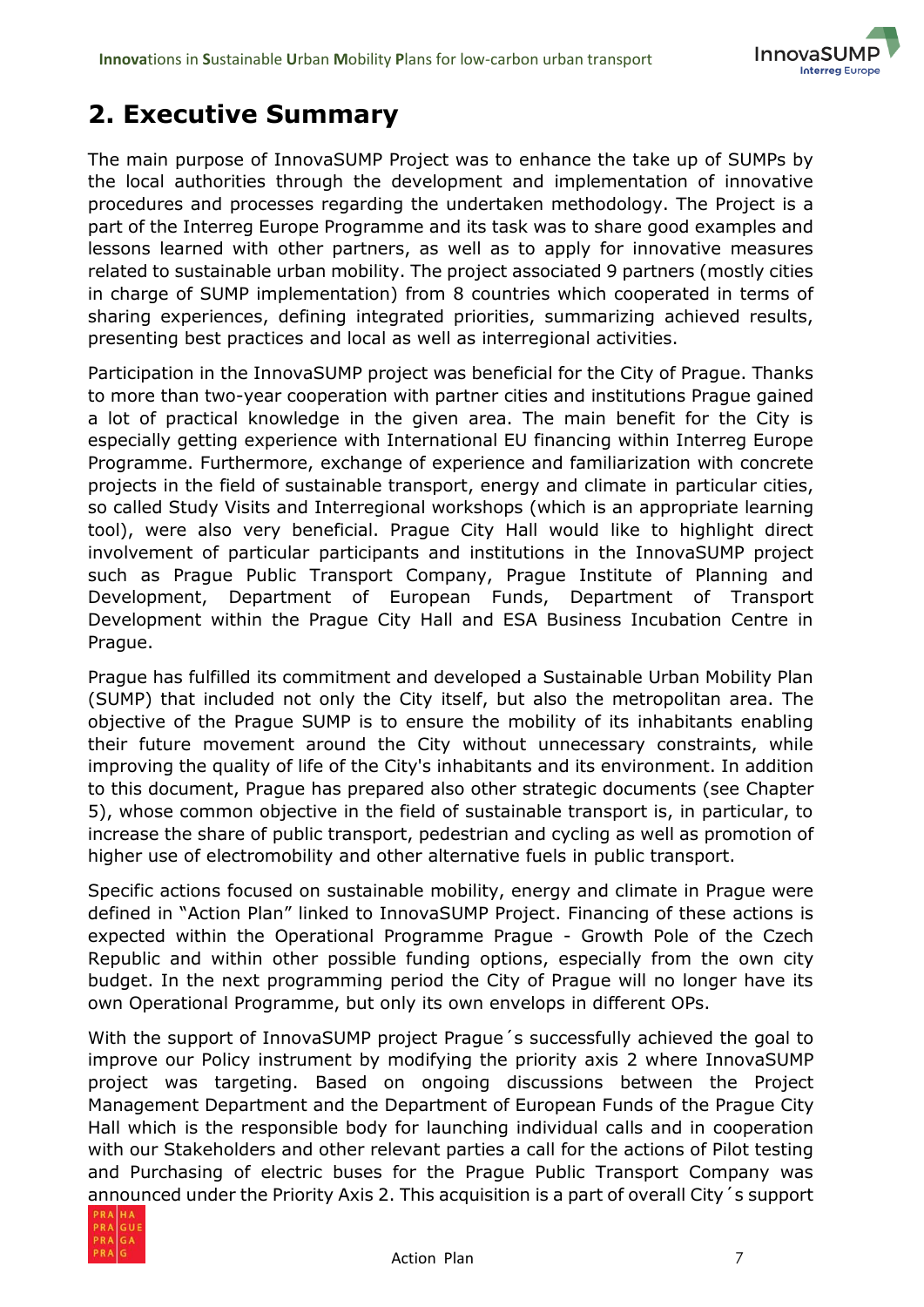

of alternative fuels. Implementation of these two actions was achieved by the end of the phase 1. The third action named Strategy for Alternative Drives will be implemented in the very near future.

### <span id="page-7-0"></span>**3. Topics and Inspiration**

Inspiration for this Action plan came mostly from the interregional workshops. City of Prague would like to highlight the interregional workshop B which took place in Ravenna and the interregional workshop C which took place in Nicosia.

#### **Interregional Workshop B: Visitor Mobility at Tourist Destination, Ravenna (IT)**

The Municipality of Ravenna hosted the "Visitor Mobility at Tourist Destination" workshop on 9<sup>th</sup> November 2017 at MAR, Art Museum of Ravenna. The purpose of this workshop was to give a contribution the InnovaSUMP project on the specific topic of tourism related mobility, a phenomenon with the specific characteristics such as Seasonality, High variability and unpredictability, Different targets with very different needs and expectations and possible conflicts between tourist and citizens need. Representatives of the City of Prague were present as well as Prague´s stakeholders from ESA Business Incubation Centre, Josef Pinďák (Triphood) and Jana Přibylová (Tuddy Tuddy). Václav Novotný from the Prague Institution of Development presented detailed analysis regarding the situation with tourist in Prague, especially he picked out high exposed areas in the city centre and related issues in these areas. Prague´s stakeholder presented two possible solutions how their mobile apps could help to keep tourist out of the already overcrowded Prague city centre. During the interregional workshop partner presentations were present on specific situations in each city on the topic of tourist mobility as well as best practice in partner cities during a group discussions was shared.

#### **Interregional Workshop C: SUMP – SEAP – SECAP Integration, Nicosia (CY)**

The Municipality of Nicosia hosted the "SUMP – SEAP – SECAP Integration workshop on 14-16<sup>th</sup> May 2018 in conjunction with the 5<sup>th</sup> SUMPs Conference at the Filoxenia Conference Centre. InnovaSUMP project actively participated in the 5th SUMPs Conference on Sustainable Urban Mobility Plans. Municipality of Nicosia as the lead partner of the InnovaSUMP project presented on topic of SUMP-SEAP-SECAP Integration in the dedicated session, as well as the ITMP/SUMP in other session and Nicosia Tramway Feasibility Study. Regarding the Exchange of Experience project partners got benefit from the synergies with the Interregional workshop and the 5<sup>th</sup> SUMPs Conference. Partner Cities had the chance to attend highly relevant session, participate in discussions and interact with representatives of the other urban authorities and expert. Representatives from the Prague City Hall – Department of Transport Development and Project Management Department were present at this workshops as well as representatives of Prague Institute of Planning and Development and a stakeholder from Siemens company which maintains metro C line in Prague.

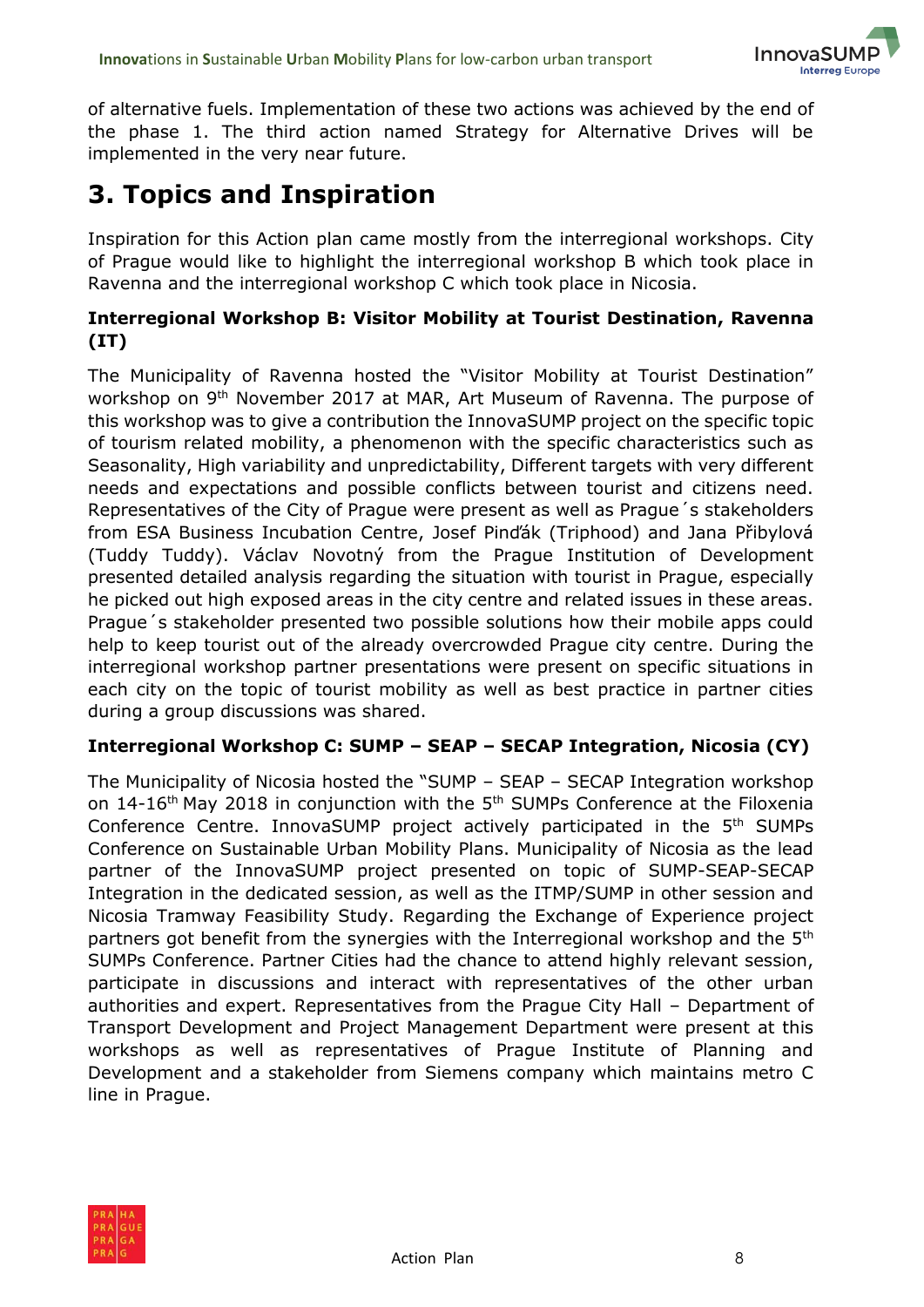

### <span id="page-8-0"></span>**4. Sustainable Mobility Strategy of the Prague Capital**

The City of Prague, in addition to documents required by law, also has its own strategies and policies. Key strategic documents of the city are: regularly updated *Strategic Plan, Transport Policy (Prague Sustainable Mobility Plan), Public Space Manual, Air Quality Improvement Programme, Adaptation Strategy and Capital City Territorial Energy Concept 2013–2033.*

In these documents, Prague has clearly committed itself to support the development of sustainable urban mobility. Transport accessibility of resources and objectives will be significantly oriented towards more environmentally friendly modes of transport and mobility. The main objective is to increase the share of public, pedestrian and cycling traffic above 70%. An attractiveness of using these modes of mobility will improve, so that they will become a convenient and popular alternative to individual car transport. In road transport, a combination of regulatory and investment measures reducing negative impacts of car transport on densely populated urban areas will be applied. Fulfilment of this goal is going to support the values of the city in order to become more attractive for its inhabitants who will enjoy living in their city and using its public spaces. Balancing the different modes of transport and movement in accordance with sustainable mobility principles will bring more reliable, faster and enjoyable travel for people as well as better environment. Higher energy efficiency in transport will have a positive economic impact and application of electromobility, including other efficient alternative drives, will contribute to reducing oil dependency.

*The Prague Sustainable Mobility Plan* defines 7 strategic transport objectives. These objectives were complemented by specific indicator values in order to monitor the progress and the level of fulfilment of objectives compared to their current status.

#### **Strategic goal Indicators – state in the year 2017 (2016 in case of missing data) compared to year 2030 proposal**

|                                        | The share of public, pedestrian and cycling in the transport<br>division will increase from 70% to 73%.           |
|----------------------------------------|-------------------------------------------------------------------------------------------------------------------|
| <b>TRAVEL</b>                          | The stage of motorization will increase from 655 to 714 passenger                                                 |
| <b>BEHAVIOUR -</b>                     | cars per 1,000 inhabitants.                                                                                       |
| <b>INCREASE OF</b><br><b>TRANSPORT</b> | The capacity of $P+R$ system in Prague and the surrounding region<br>will increase from 4,167 to 20,434 vehicles. |
| <b>SPACE</b>                           | The share of public rail transport (metro, trams, railways) in the                                                |
| <b>EFFICIENCY</b>                      | number of passengers transported by integrated public transport<br>in Prague will increase from 67.29% to 72%.    |

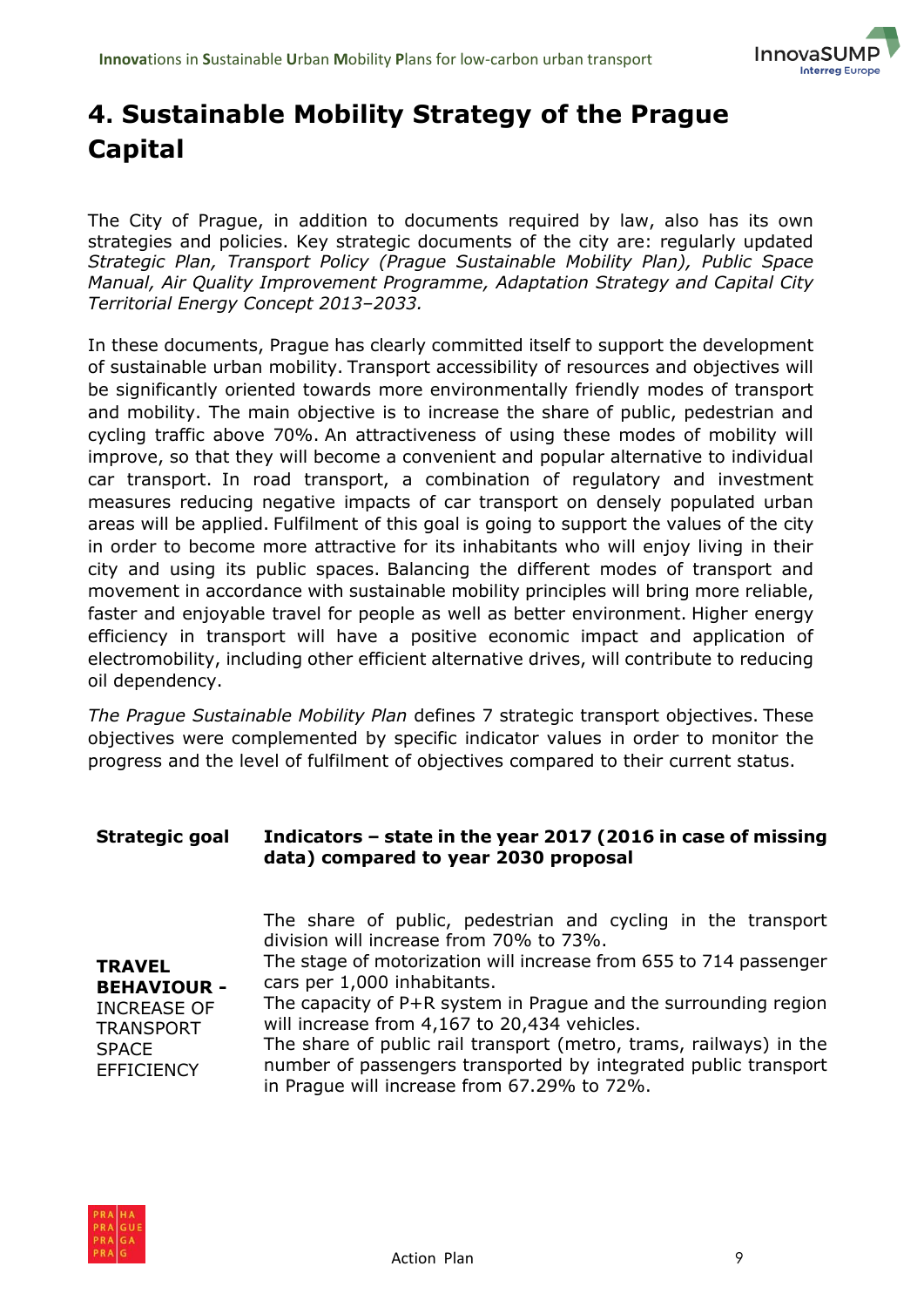

|                                                                                                                      | The total number of parking spaces in Prague conservation areas<br>will decrease from 15,927 to 14,334.<br>The average occupancy rate of passenger cars will remain at 1.3<br>per vehicle.<br>The daily number of cars passing through the central cordon will<br>decrease from 530,000 to 464,000.<br>The total length of protected marked and recommended cycling<br>routes will increase from 173 km to 260 km.<br>The total length of cycling two ways will increase from 23 km to<br>55 km.<br>The number of car sharing vehicles will increase.                                                                                                                                                                                                                                                                                                 |
|----------------------------------------------------------------------------------------------------------------------|-------------------------------------------------------------------------------------------------------------------------------------------------------------------------------------------------------------------------------------------------------------------------------------------------------------------------------------------------------------------------------------------------------------------------------------------------------------------------------------------------------------------------------------------------------------------------------------------------------------------------------------------------------------------------------------------------------------------------------------------------------------------------------------------------------------------------------------------------------|
| <b>SUMP-SEAP-</b><br><b>SECAP</b><br><b>INTERGRATION</b><br><b>REDUCTION OF</b><br><b>CARBON</b><br><b>FOOTPRINT</b> | The share of public, pedestrian and cycling in the transport<br>division will increase from 70% to 73%.<br>VOC emissions from car traffic will decrease.<br>Specific greenhouse gas emissions (CO2 eq.) from transport will<br>decrease.<br>The number of registered vehicles with electric engine (pure<br>electric vehicles) will increase from 1,060 to 56,000.<br>The number of buses with electric engine in public transport will<br>increase from 2 to 30.<br>The number of cars passing through the central cordon will<br>decrease from 530 to 464 thousand per day.                                                                                                                                                                                                                                                                         |
| <b>INCREASE OF</b><br><b>EFFICIENCY AND</b><br><b>RELIABILITY</b>                                                    | The average travel speed of trams will increase from 18.6 km/h<br>to 19 km/h.<br>The average bus (of Prague Integrated Transport - PIT) speed will<br>increase from 25.2 km/h to 26 km/h.<br>The average delay of PIT buses at the entry from the Central<br>Bohemia Region to the City of Prague will decrease.<br>The accuracy of PIT trains will increase from 94% to 96%.<br>The length of roads with regular occurrence of 4+ level of<br>transport will be 85 km or less.<br>The number of passengers transported by integrated public<br>transport in the city of Prague will increase from 1.26 million to<br>1.35 million per day.<br>The number of light signalling equipment connected to traffic<br>headquarters will increase from 69% to 100%.<br>The share of realized part of the Prague Ring Road will increase<br>from 50% to 100%. |
| <b>INCREASE OF</b><br><b>SAFETY</b>                                                                                  | The number of injured or killed pedestrians and cyclists will be<br>decreased from 732 to 650 per year.<br>The number of slightly injured people in traffic accidents will be<br>reduced from 1,951 to 1,750 per year.<br>The number of killed or seriously injured people in traffic accidents<br>(according to the Police of the Czech Republic) will be reduced<br>from 173 to 110 per year.<br>The total number of traffic accidents (registered by the Czech<br>Police) in Prague will remain at approximately 23,000.<br>The number of traffic accidents between trams and motor vehicles<br>will decrease from $1,312$ to $1,200$ .                                                                                                                                                                                                            |

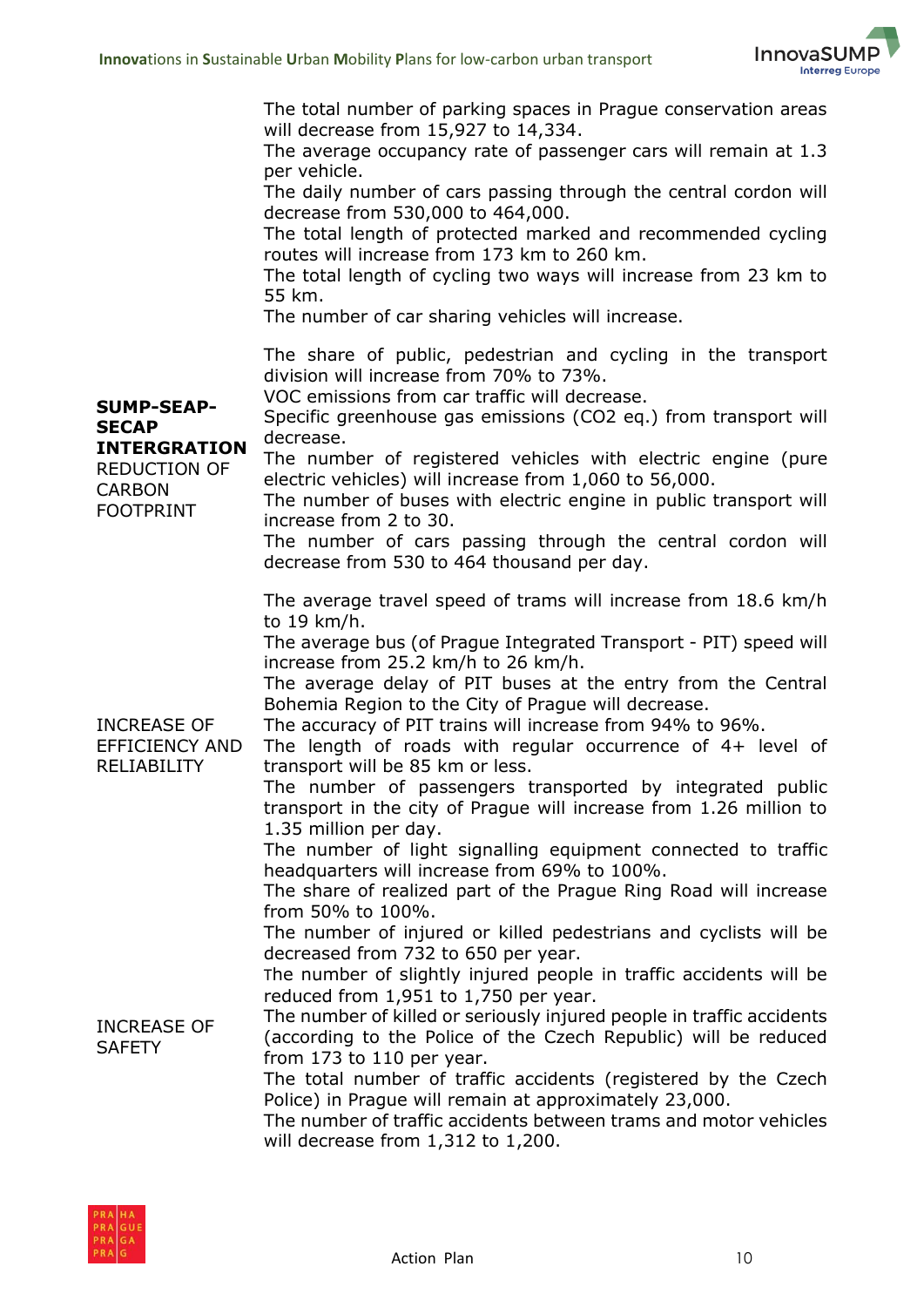

| <b>INCREASE OF</b><br><b>FINANCIAL</b><br><b>SUSTAINABILITY</b> | The share of transport revenues on the total city budget will<br>increase from 4.6% to 6.6%.<br>The share of public transport loss compensation in the City of<br>Prague to its total costs will be reduced from 80% to 75%.<br>The number of Prague residents will increase from 1,280,000 to<br>1,357,000.<br>The share of bridges with construction status "3-good" and better<br>will be only slightly reduced, from 39% to 35% of the total number<br>of bridges.<br>The territory with exceeded annual emission limit values for PM10<br>and PM2.5 will be reduced to 0%.                                                                                                                                                                                                                                                                                            |
|-----------------------------------------------------------------|----------------------------------------------------------------------------------------------------------------------------------------------------------------------------------------------------------------------------------------------------------------------------------------------------------------------------------------------------------------------------------------------------------------------------------------------------------------------------------------------------------------------------------------------------------------------------------------------------------------------------------------------------------------------------------------------------------------------------------------------------------------------------------------------------------------------------------------------------------------------------|
| <b>HUMAN HEALTH</b><br><b>IMPROVEMENT</b>                       | The territory with exceeded emission limit for benzo(a) pyrene will<br>be reduced from 54% to 0%.<br>The territory with exceeded emission limit for nitrogen dioxide will<br>be reduced from 0.6% to 0%.<br>NO <sub>x</sub> emissions from car traffic will be decreased.<br>The number of inhabitants permanently living in the territory with<br>exceeded emission limits will be reduced to 0.<br>The number of residents living in areas where night noise exceeds<br>50 dB will be decreased.<br>The number of killed or seriously injured people in traffic accidents<br>(according to the Police of the Czech Republic) will be reduced<br>from 173 to 110 per year.                                                                                                                                                                                                |
| <b>TRANSPORT</b><br><b>ACCESSIBILITY</b><br><b>IMPROMEVEMT</b>  | The share of low-floor tram transport services during working days<br>will be increased from 52% to 90%.<br>The share of low-floor PIT buses transport services during working<br>days in Prague will be increased from 88% to 95%.<br>The share of low-floor PIT buses transport services during working<br>day outside of Prague (in Prague metropolitan area) will be<br>increased from 52% to 80%.<br>The proportion of barrier-free metro stations will be increased<br>from 72% to 95% of all stations.<br>The proportion of barrier-free stations and PIT trains stops will be<br>increased from 45% to 100%.<br>The number of inhabitants with permanent residence within 30-<br>minute accessibility to the City centre by means of PIT (including<br>walking to the station/stop and waiting for the connection) will be<br>increased from 939,000 to 1,029,000. |

The Territorial Energy Concept of the Capital City of Prague for the period 2013-

2033 defines three main objectives in the area of urban transport:

- Increasing of public transport efficiency and its greening
- Increasing of car traffic efficiency and its greening
- Non-motorized transport promoting

To meet these goals, the following specific measures have been defined:

- Improved electric power recuperation
- Heat pumps in the subway
- Active favouring of public transport
- Introduction of low-emission zone

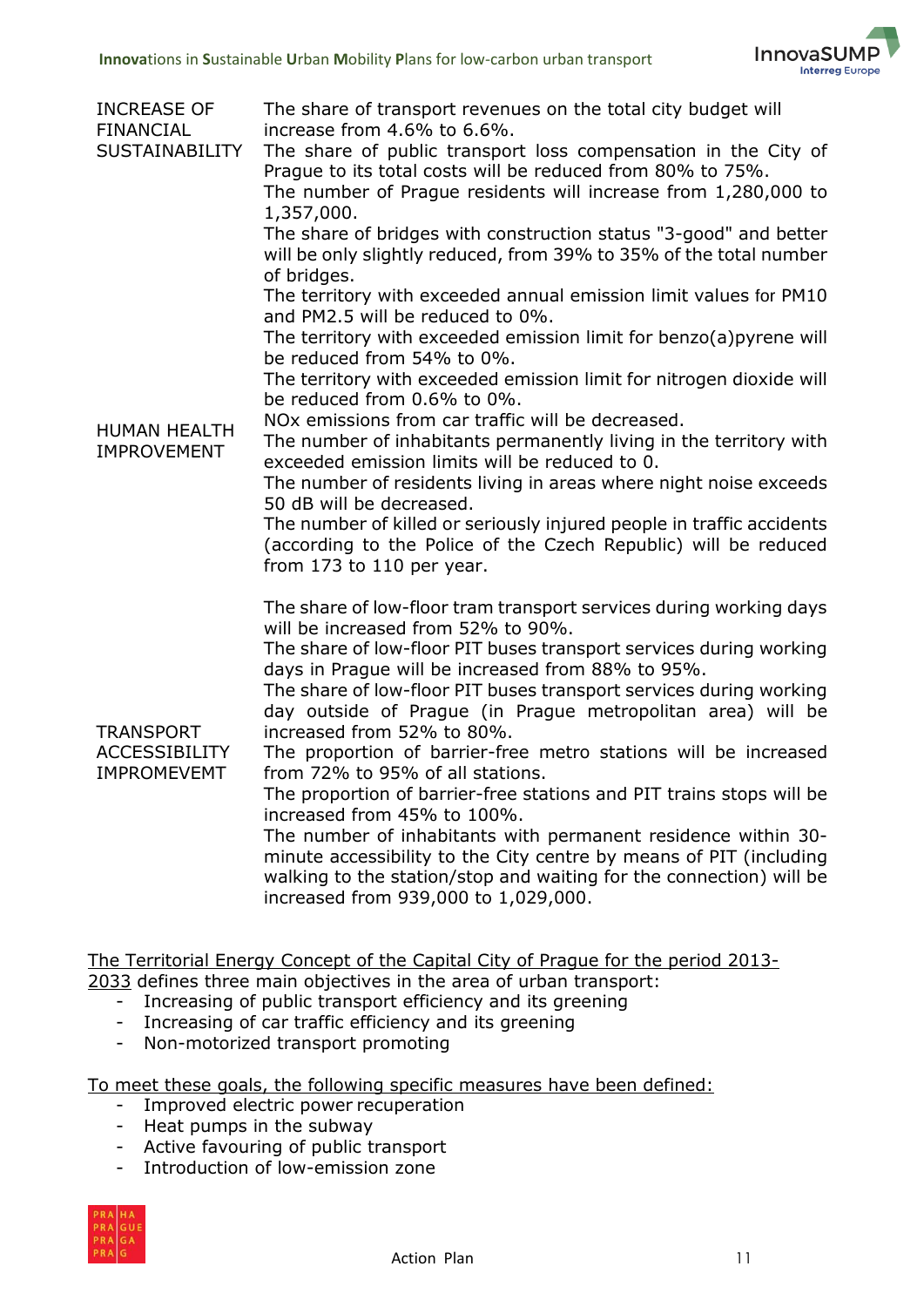

- Enable discount parking in the centre for vehicles with ecological drive (electro, CNG, etc.)
- Support of the green drive extension by the trial renting and respective support of companies
- Expand the offer of ecological fuels and motivate the City units to utilize them
- Develop P+R systems and bike paths, increase the safety and comfort of public transport and pedestrians
- Build a railway siding to ZEVO Prague
- Verify the possibilities how to transfer a part of the City cargo via rail transport
- Eliminate dangerous intersections where major non-motorized routes cross other modes of transport
- Increase the City´s throughput for cyclists
- Examine the possibilities of a bicycle rental system development in Prague Capital
- Ensure sufficient storage capacity for bicycles, near public transport stops and stations.

#### **City of Prague goal is to improve the environment and adapt to the growing tourist trend in Prague.**

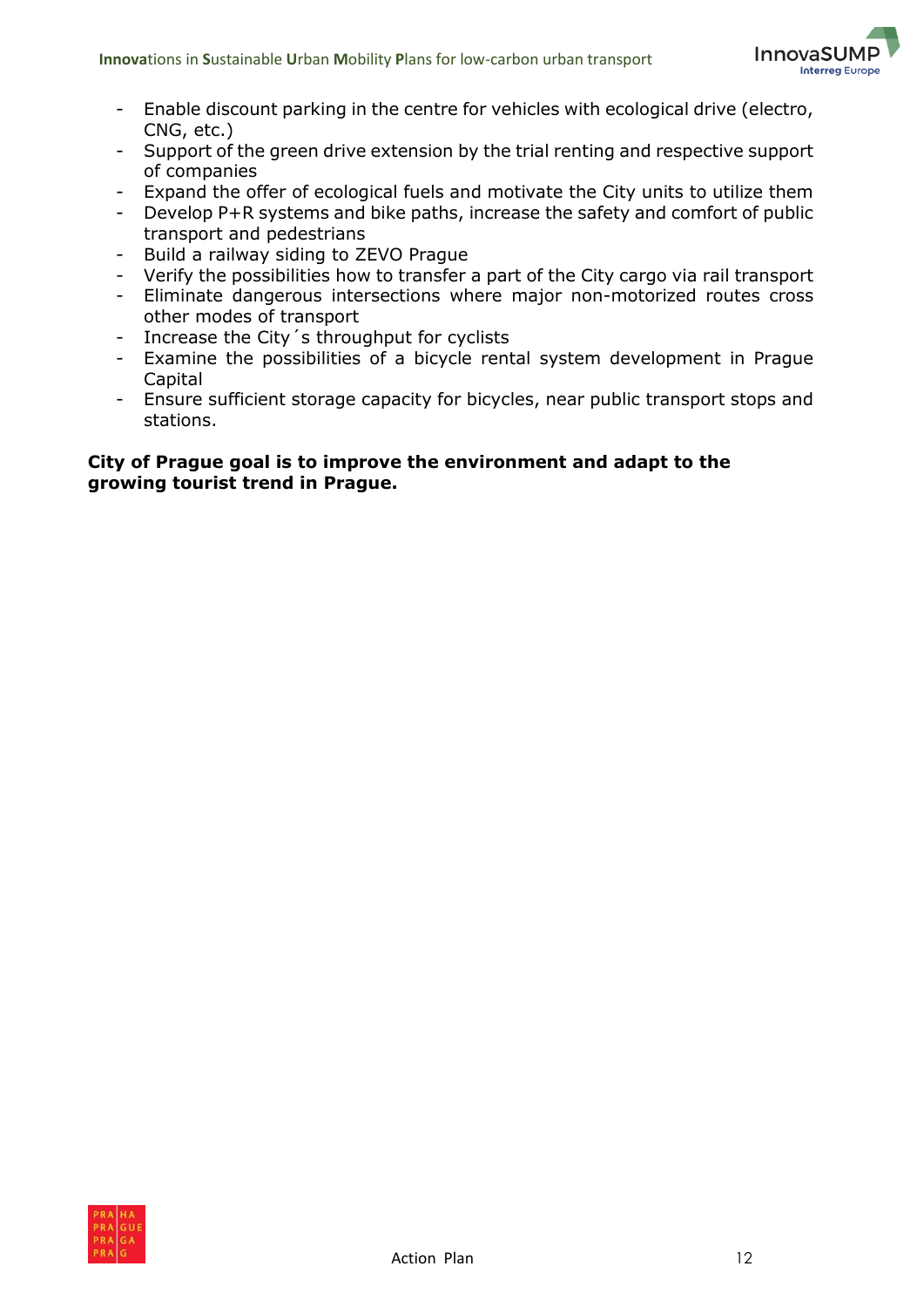

**HA** GUE

**GA** G

### <span id="page-12-0"></span>**5. Details of Actions**

#### **Part I – General information**

Project: InnovaSUMP

Partner organisation(s) concerned: City of Prague

Country: Czech Republic

NUTS2 region: Prague

Contact person: Michal Pospíšil

Email address: [michal.pospisil@praha.eu](mailto:michal.pospisil@praha.eu)

Phone number: +420 236 003 975

Supervizor: Šárka Tomanová, sarka.tomanova@praha.eu

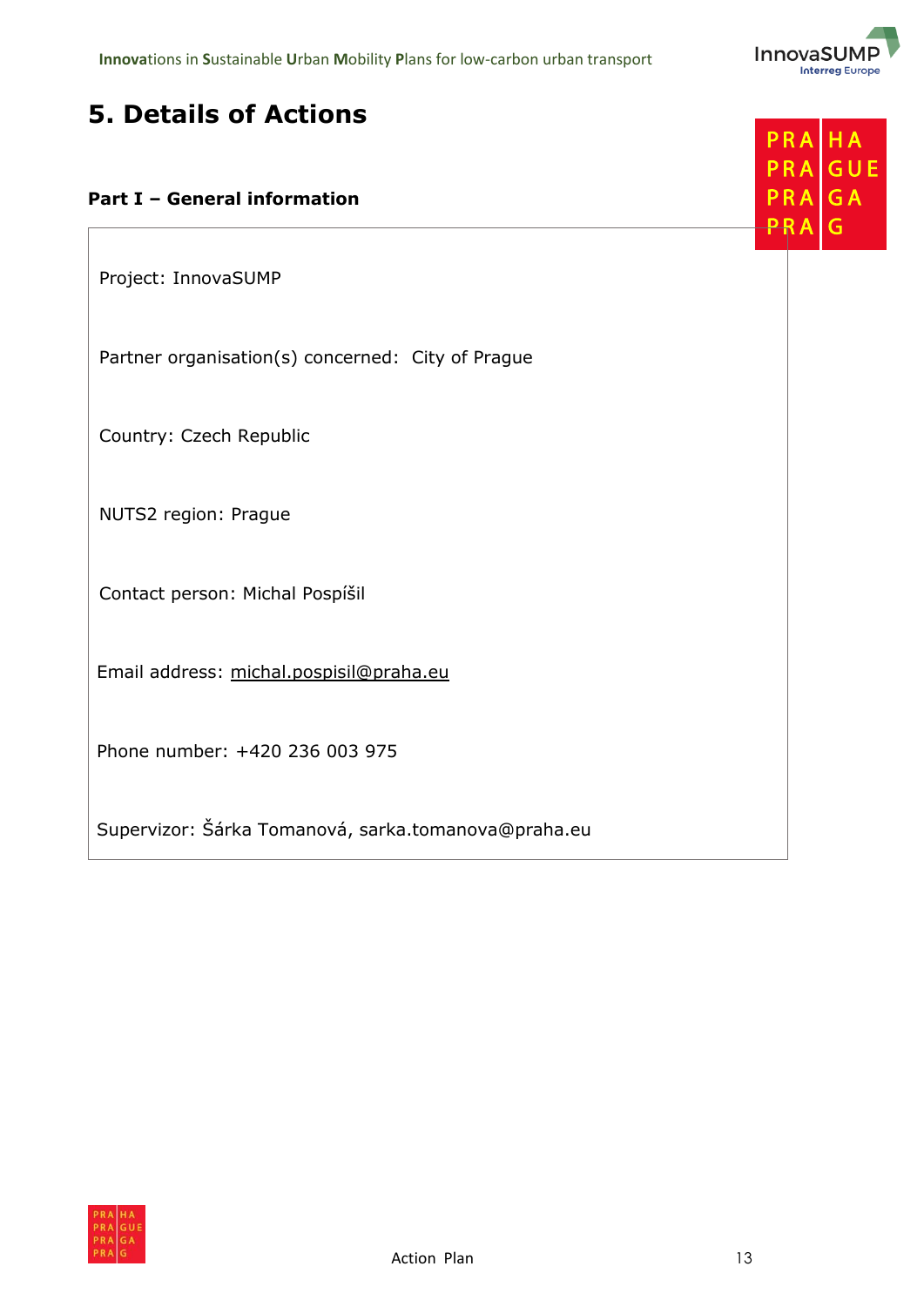

#### **Part II – Policy context**

mobility and energy savings.

| The Action Plan aims to impact: $\sqrt{}$ Investment for Growth and Jobs programme                                                                                                                                                                                                                                      |
|-------------------------------------------------------------------------------------------------------------------------------------------------------------------------------------------------------------------------------------------------------------------------------------------------------------------------|
| $\sqrt{ }$ Sustainable Urban Mobility Plan of the City of<br>Prague                                                                                                                                                                                                                                                     |
| European Territorial Cooperation programme<br>П.                                                                                                                                                                                                                                                                        |
| Other regional development policy instrument<br>П                                                                                                                                                                                                                                                                       |
|                                                                                                                                                                                                                                                                                                                         |
| Name of the policy instrument(s) addressed:                                                                                                                                                                                                                                                                             |
| Operational Programme Prague - Growth Pole of the Czech Republic                                                                                                                                                                                                                                                        |
| Sustainable Urban Mobility Plan of the City of Prague                                                                                                                                                                                                                                                                   |
|                                                                                                                                                                                                                                                                                                                         |
| Further details on the policy context and the way the action plan should<br>contribute to improve the policy instruments:                                                                                                                                                                                               |
| The main relevant area is PRIORITY AXIS 2, Sustainable mobility and energy<br>savings within the Operational Programme Prague - Growth Pole of the Czech<br>Republic                                                                                                                                                    |
| The actions focus on the topic - "Measures to ensure priority of public<br>transport in traffic"                                                                                                                                                                                                                        |
| The City of Prague will no longer have its own Operational Programme in the<br>next programming period, only its own envelopes in the frame of different OPs.<br>This is why the Prague City Hall made changes in the current Operational<br>Programme, namely in the Priority Axis 2 which is dedicated to sustainable |

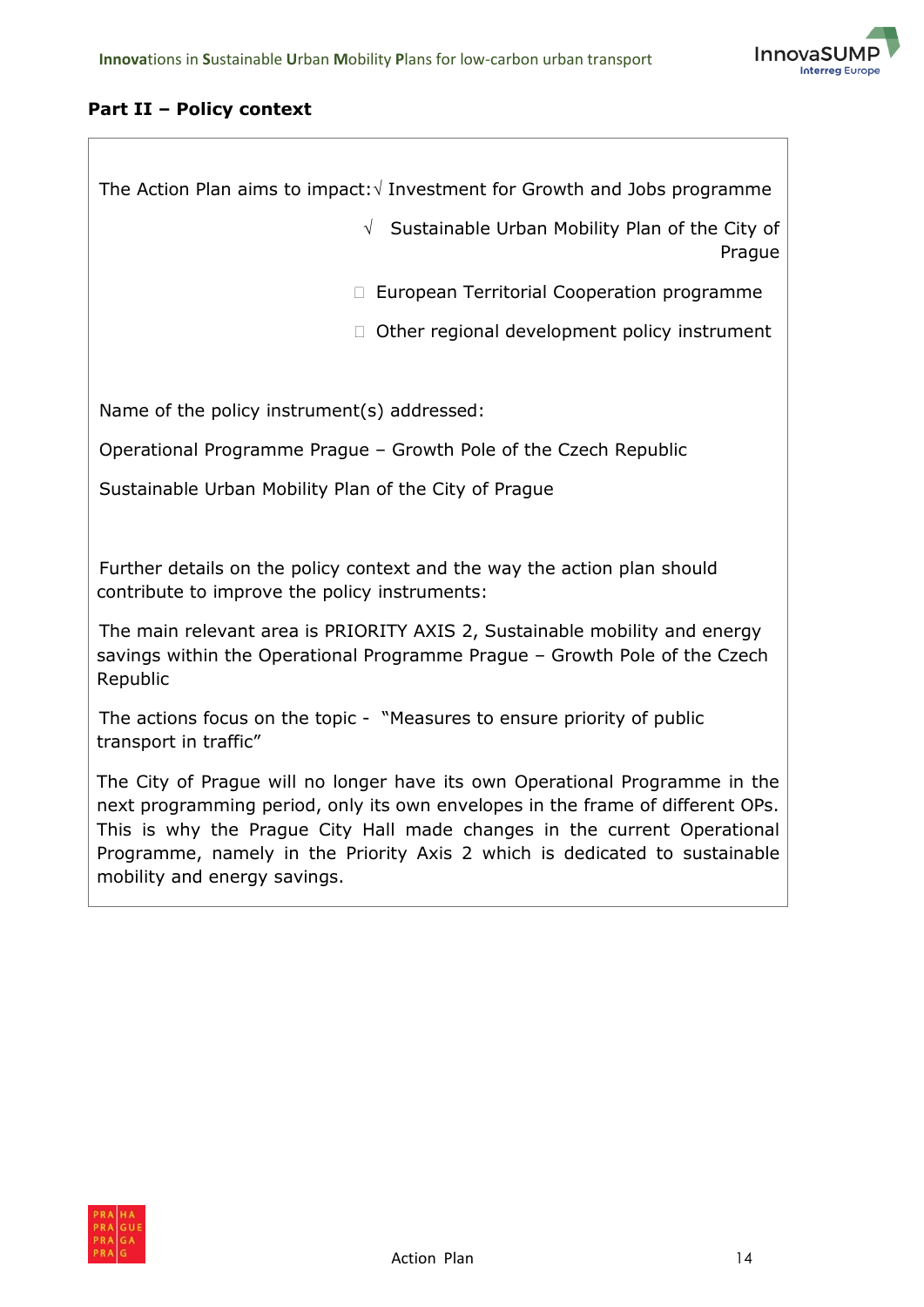

#### **Part III – Details of the actions envisaged**

#### **ACTION 1:**

Name of the action: **Pilot electrifications of the bus line 140 (Palmovka – Miškovice)**

#### 1. **Relevance to the project**

The City of Prague, in cooperation with the surrounding region, applies the principles of sustainable mobility and orientation towards more environmentally friendly modes of transport. Its aim is to reduce the negative impacts of individual car traffic, give priority to public transport as well as increase transport safety and energy efficiency. The project InnovaSUMP seeks innovative solutions in partners Sustainable Urban Mobility Plans. In the Prague´s Sustainable Urban Mobility Plan, the topic electromobility is highlighted as an innovative technology that can help to reduce pollutions. Since 22 December 2015 Prague is a signatory of Covenant of Mayors for Climate & Energy so InnovaSUMP project brought a perfect opportunity for our City to improve our future strategy which is focused on innovations in sustainable public transport especially with emphasis on sustainable energy and climate.

In the beginning the InnovaSUMP project targeted the Priority Axis 2 (PA 2) in the Prague Operational programme – Growth Pole of the Czech Republic. Individual calls in this Priority Axis were primarily targeting for energy efficiency and smart energy management in the city infrastructure such city buildings, P+R facilities and so on. It made the Operation programme less flexible for any certain activities in transportation.

**Inspiration for this action came also from an interregional workshop C held in Nicosia on 14-16 May 2018**. At this meeting Nicosia Municipality presented their practice regarding SUMP-SEAP-SECAP at the dedicated session, as well as partners discussions about these topic took place during a second day. Municipality´s overall strategies in the field of sustainable energy and climate management were discussed during these sessions. All the presentations were very inspiriting and helpful for overall look, especially how Nicosia Municipality and other partners deals with the necessary measurement for the evaluation of the current situation, the proposed measures package to improve the energy consumption and emissions and an estimation of the future potential reductions as well. With regards to that the City of Prague plans of electromobility promotion include also more evident introduction of electric buses into urban public transport.

Based on ongoing discussion within the Prague City Hall between the Project Management Department and the Managing Authority (Department of

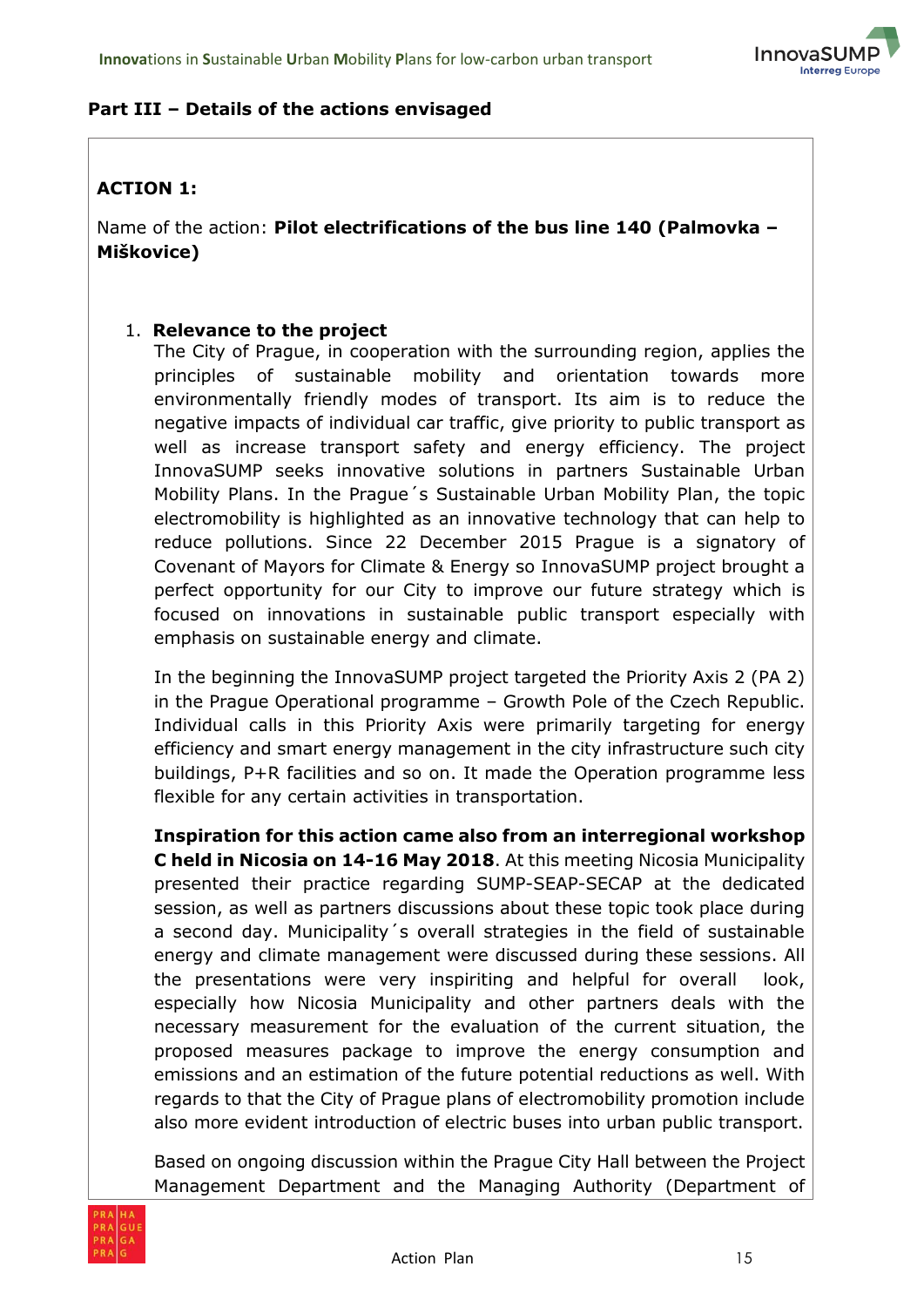

European Funds which is the responsible body of the OP for launching individual calls in PA 2) and between the Ministry of Regional Development and European Commission and especially on ongoing InnovaSUMP project, was suggested to replace or update some activities in cooperation with the stakeholders. After all the result was that the PA 2 of the Operational Programme was modified by adding new individual calls into the PA in order to better correspond to the objectives of sustainable mobility, energy and climate.

Based on the above mentioned the action of Pilot electrifications of the bus line 140 is directly addressed to Operational programme - Growth Pole of the Czech Republic and will be fully financed from this OP. The overall allocation for this call is 13,6 mil. EUR.

#### 2. **Nature of the action**

Application within Call no. 43 (under the OP Prague - Growth Pole) for pilot testing of fully emission-free electric buses will be prepared. This call concerns to 2.3 specific objective of Development of Low-Emission Urban Transport Mobility in Street Traffic.

Electric buses are an attractive option for cities particularly because of their quiet and environmentally friendly operation. Possible variants of bus transport electrification are based on technological possibilities and trafficoperational parameters of individual lines and areas. In terms of charging technology, three variants have been under consideration: dynamic charging, static charging in a turning place, and static charging including balancing of batteries in the garage

The project consists in the replacement of existing diesel buses with battery trolleybuses, using a combination of dynamic charging (in motion charging - the vehicle charges on the move from the trolley wire) and static charging (the vehicle is charged at the terminus during its scheduled breaks and in the garage). Thanks to the battery technology, it is not necessary to build the overhead trolley wires on the whole route, but only in selected sections. The overhead trolley wires will be installed on approximately 45% of the route length, in the remaining sections the vehicle will run in "battery" mode.

It is expected to purchase approx. 15 battery trolleybuses (18 m long) via the OP Prague - Growth Pole.

The main benefit is zero-emission operation, as well as reduced noise pollution compared to a conventional fuelled engine bus. Another advantage comes by way of significantly lower demands on the infrastructure. There is no need to implement power wires along the entire route, but only in certain sections, typically in hilly terrain. There is no need to implement complex overhead constructions at intersections, in garages etc. The vehicles are no longer dependent on following the lines, but can be flexibly deployed on different types of routes. The system also exhibits greater reliability, because it allows for operative responses to emergencies or diversions.

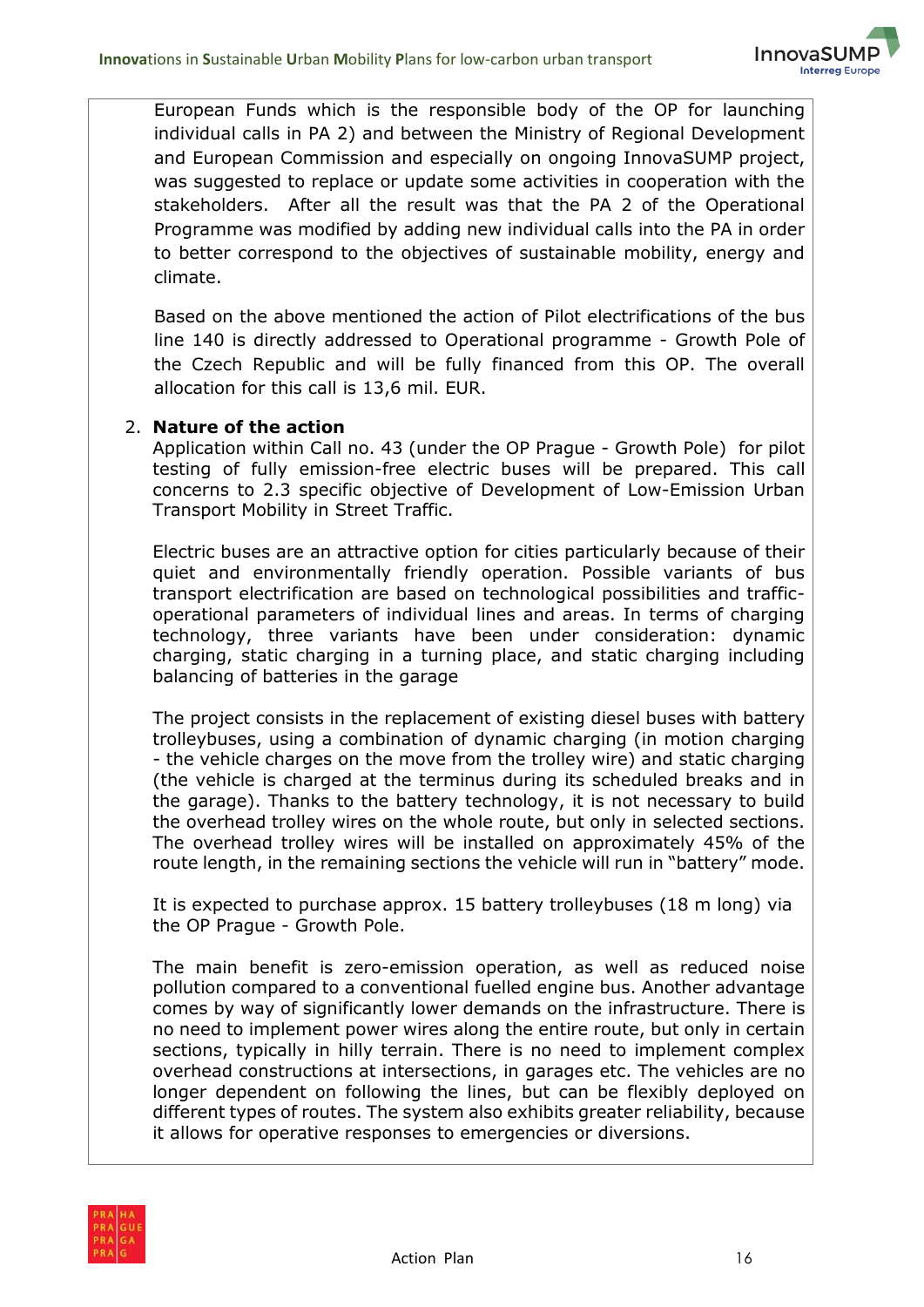

This technology is well utilizable e.g. in cities with existing trolleybus lines. Moreover, this method allows for the electrification of long routes operated at short intervals, often in hilly terrain, where the technology of purely static charging has its limits, due to battery capacity and weight and the charging speed.

#### *3.* **Stakeholders involved**

- Prague Public Transit Company
- Prague City Hall Department of Transport Development, Department of European Funds
- In a broader context Prague visitors and inhabitants

#### 4. **Timeframe**

2018 – 2019 individual call preparation and launching the call 2020 - 2021 project preparation and getting of all permits Q1 2020 submission of application for funding via Operational Programme Prague – Growth Pole of the Czech Republic, Priority Axis 2 2020 - 2021 public procurement of vehicles 2022 project realisation

#### 5. **Costs**

1. Expected infrastructure investment costs CZK 192 million 2. Estimated investment costs for 15 pieces of battery trolleybuses CZK 300 million

The application for funding will be submitted only for the acquisition of vehicles

#### *6.* **Funding sources**

1) Infrastructure investments

- *Budget of the City of Prague*
- *Operational programme Transport 2020+*

2) Funding through the Operational Programme Prague – Growth Pole of the Czech Republic

Applicant: Prague Public Transit Company (DPP, a.s.)

Funding sources: European Regional Development Fund (ERDF) - 50% of the costs of the project Prague Public Transit Company - 35% of the costs City of Prague - 15 % of the costs

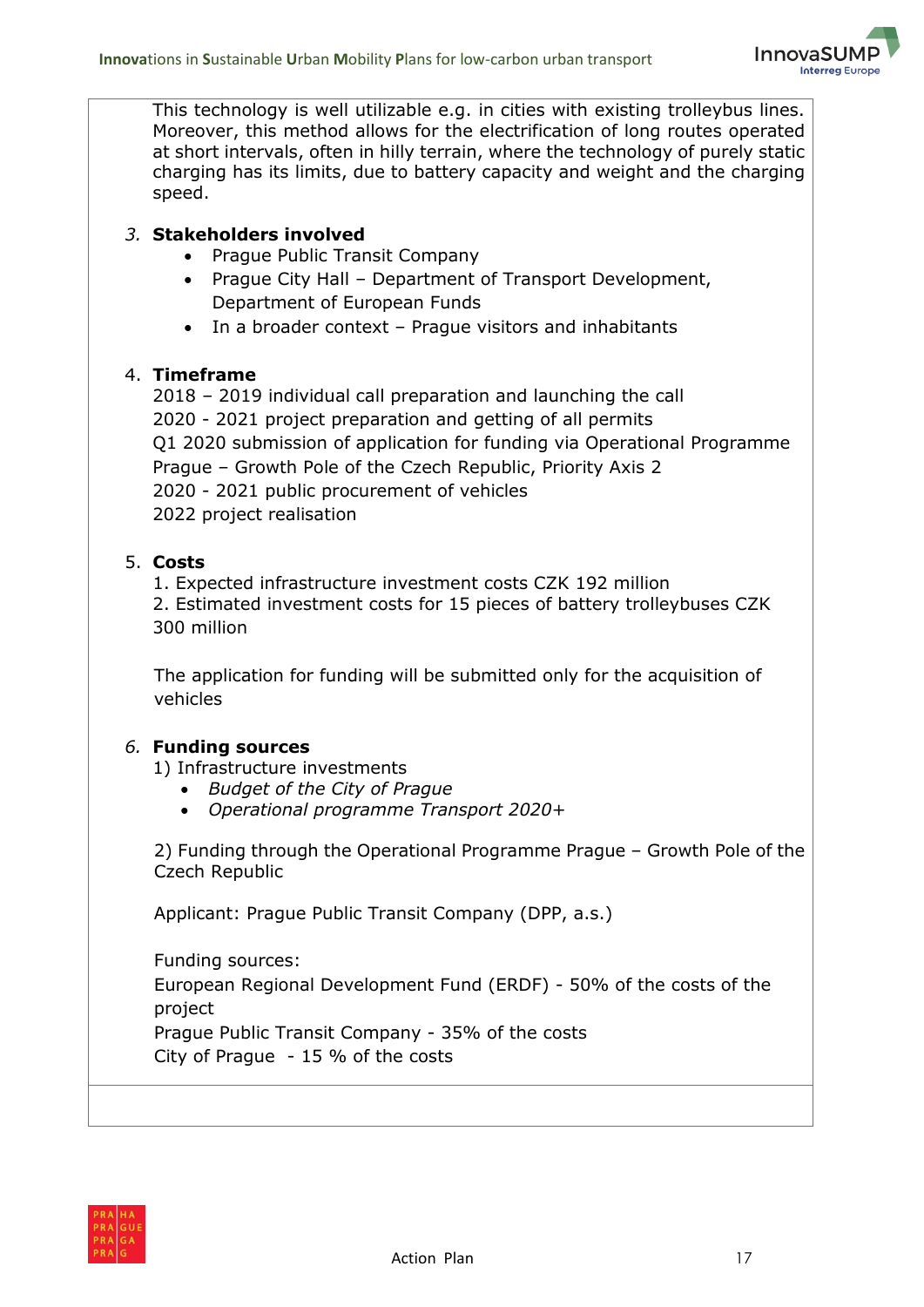

#### **ACTION 2**

#### Name of the action: **Electric buses in public transport - Purchase of 14 pieces of standard electric buses**

#### 1. **Relevance to the project**

Prague as a tourist destination is very popular across the word. The influx of tourist to Prague each year continues to accelerate. Through the first six months of 2019, the number of visitors to the city raises over 10% compare to the previous year. The number of passengers transported by integrated public transport in the city of Prague will increase from 1,26 million to 1,35 million per day. The increasing number of visitors goes hand in hand with increasing number of visitors using the Prague airport as a gateway for visiting Prague. A number of new regular long-distance flights connected Prague and China, and Prague and North America as well as Emirates carrier started using Airbus A380, the world´s biggest transport aircraft on its line to Prague. Unfortunately from the airport to the city centre is no direct metro or train connection. Using public buses and Airport Express bus line are the only transport option (except taxi) to get to the city centre. As the City of Prague wants to apply the principles of sustainable mobility and orientation towards more environmentally friendly modes of transport we very appreciated the interregional workshop held in Ravenna, since the fact that Ravenna is also a very busy tourist destination. The interregional workshop was also a great opportunity to share our experiences between such busy tourist cities and get to the point of view from a different perspective with similar or different issues. **The interregional workshop B: Visitor Mobility at Tourist Destination which took place in Ravenna 9-10 November 2017 was the main discussing platform hot to deal with our challenges.** We´d like to highlight the implemented solution in Viseu where is a new integrated circuit in the urban public transport service operated by 3 electric minibuses. The circuit is in operation until today and transports approximately 13 000 passengers every year. Also the implemented solution in Nicosia where 13 new mini buses, Euro VI category were bought. All that solutions helped to increase the attractiveness of the public transport and reduce emissions. However the biggest inspiration came from the City of Ravenna even thought that both cities are facing different issues. Representatives of City of Prague very appreciated the implemented solution in Ravenna. Especially their first intervention that has been creating of Multimodal Tourist Hubs which are reachable by pedestrians, bike and public transport. Also the new P+R system for tourist buses which are now very close to city centre but still in a walking distance for visitors were very inspiriting.

Witch regards to the above mentioned the Prague Public Transport Company recently bought new high capacity vehicles which can accommodate 191 passenger. Also time intervals were minimalized to be Based on ongoing discussion within the Prague City Hall between the Project Management Department and the Managing Authority (Department of European Funds which is the responsible body of the OP for launching individual calls in PA 2) and between the Ministry of Regional

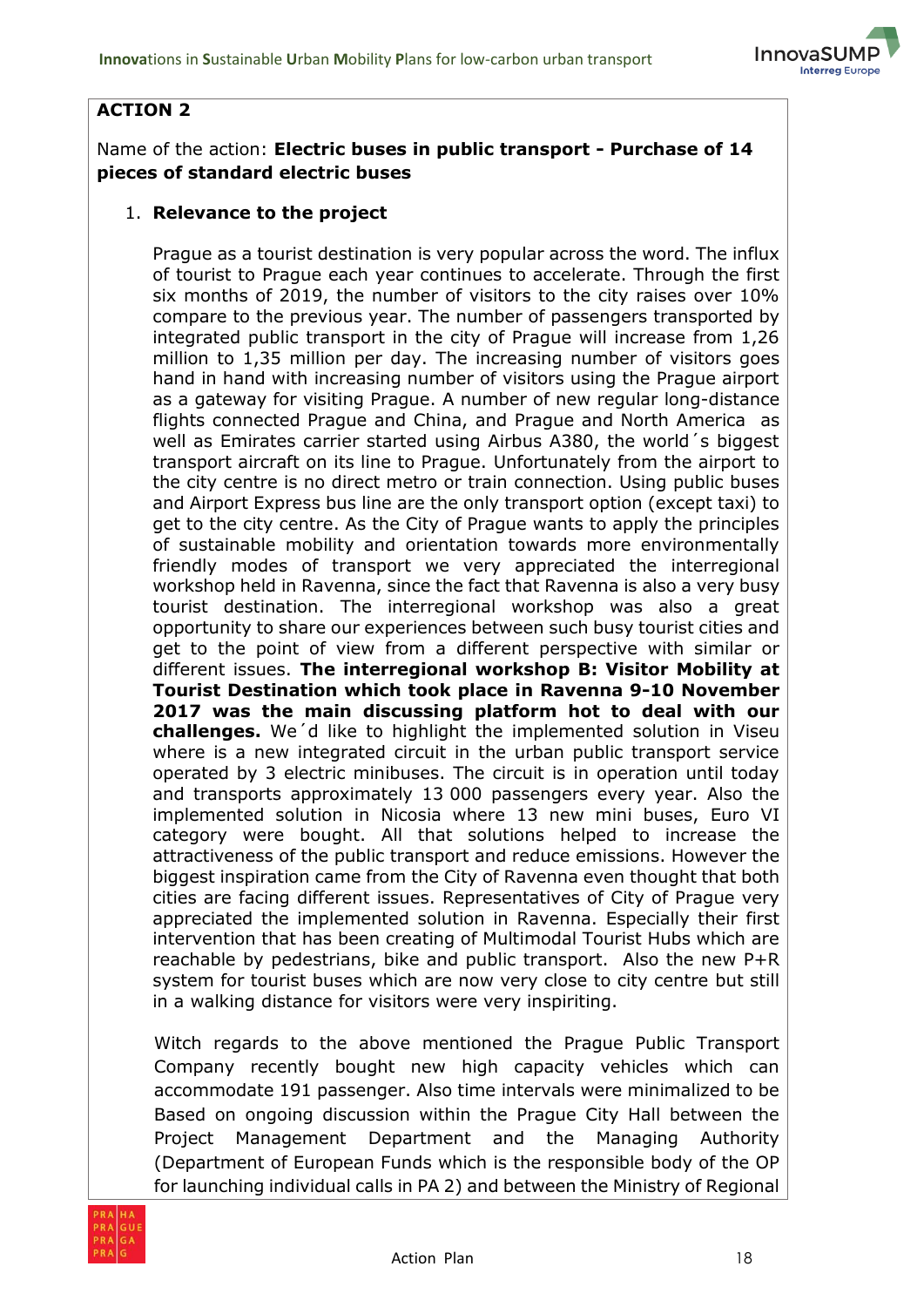

Development and European Commission and especially on ongoing InnovaSUMP project, was suggested to replace or update some activities in cooperation with the stakeholders. After all the result was that the PA 2 of the Operational Programme was modified by adding new individual calls into the PA in order to better correspond to the objectives of sustainable mobility, energy and climate. Based on that we were able to prepare such project as the Electric buses in public transport.

#### 2. **Nature of the action**

With regards to the above mentioned all the afford leaded to that this particular action could be directly addressed to Operational programme - Growth Pole of the Czech Republic and will be fully financed from this OP. Application within Call no. 43 (under the OP Prague - Growth Pole) for purchase of fully emission-free electric buses will be prepared. This call concerns to 2.3 specific objective of Development of Low-Emission Urban Transport Mobility in Street Traffic.

The Prague Public Transport Company has been working on testing of electric buses and possibilities of their integration into public transport for several years, especially for the connection between the Airport and the city centre which is the most exposed bus line in the city. Following the pilot projects, the Prague Public Transport Company wants to extend electric buses to the all public transport in the very near future.

Annual emission savings on planned electric lines is estimated at more than 12 tonnes of dust, sulfur dioxide and nitrogen oxide. Simultaneously, annual saving of 155 tonnes of carbon dioxide will be achieved. However, Prague needs to purchase more electric vehicles and to build a new infrastructure to electrify public transport buses lines.

#### 3. **Stakeholders involved**

- Prague Public Transit Company
- Prague City Hall Department of Transport Development, Department of European Funds
- In a broader context Prague visitors and inhabitants

#### 4. **Timeframe**

2018 – 2019 individual call preparation and launching the call 2020 project preparation and obtaining all necessary permits 2020 procurement contract for purchase of vehicles Q1 2020 submission of application for funding 2020-2021 expected project implementation

#### 5. **Costs**

1. Expected infrastructure investment costs approx. CZK 30 million

2. Estimated investment costs for 14 pcs of electric buses approx. CZK 170 million

The application for funding will be submitted only for the acquisition of electric buses

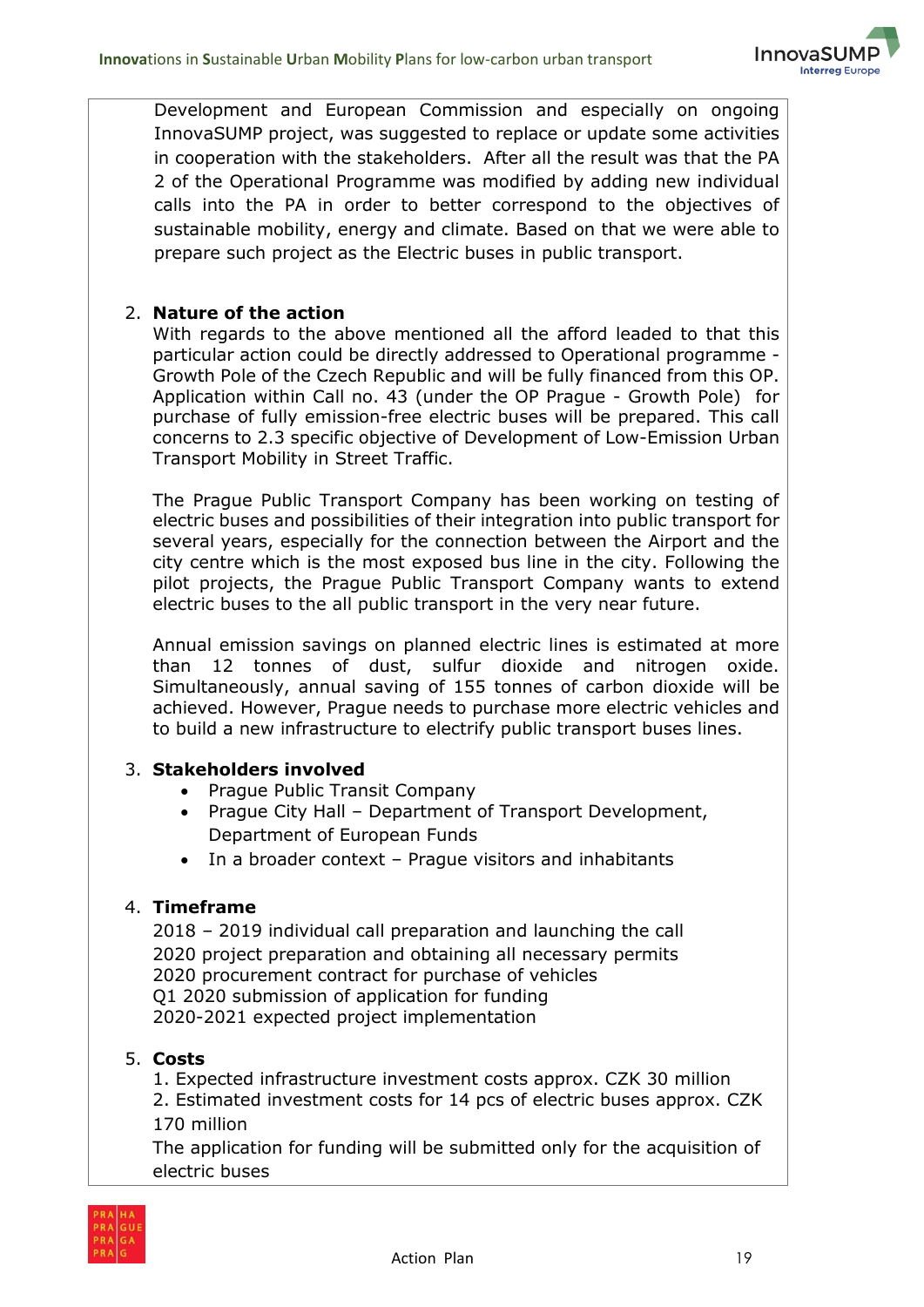

#### 6. **Funding sources**

1) Infrastructure investments

- *Budget of the City of Prague*
- *Operational programme Transport 2020+*

2) Funding through the Operational Programme Prague – Growth Pole of the Czech Republic Applicant: Prague Public Transit Company (DPP, a.s.)

Funding sources: European Regional Development Fund (ERDF) - 50% of the costs of the project Prague Public Transit Company - 35% of the costs City of Prague - 15 % of the costs

#### **ACTION 3**

#### Name of the action: **Strategy for Alternative Drives by 2030 in accordance with the Prague Sustainable Urban Mobility Plan**

#### **1. Relevance to the project**

The inspiration for this action came especially from the Territorial Energy Concept of the Capital City of Prague for the period 2013-2033 which defines main goals in the field of energy management**, from the Interregional workshop held in Nicosia where the best practice regarding the integration of SEAP/SECAP into SUMP was shared between cities at relevant sessions** and from the Covenant of Mayors for Climate and Energy. All the inspiration help to recreate a new city approach in the field of implementation these strategies into our SUMP and possibly prepare an option to fund the action from the Operational Programme Prague – Growth Pole of the Czech Republic. Prague has been part of the Covenant community since 2015. The commitments for Covenant signatories are linked to the Eu´s climate and energy policy framework. Covenant signatories commit to adopting an integrated approach to climate change. In order to meet the goals which´s been set by the City some of specific measures have to be defined such as supporting of the ecological fuels, develop P+R system, improved electric power recuperation and so on. Based on that City of Prague is currently working and the above mentioned Strategy for Alternative Drives by 2030 in accordance with the Prague Sustainable Urban Mobility Plan.

In addition to the electromobility described above, the Czech Republic (including the Capital City of Prague) deals with the development of other types of alternative drives in transport. The National Clean Mobility Action Plan, approved by the Czech government in 2015 emphasizes the support of the development of infrastructure not only

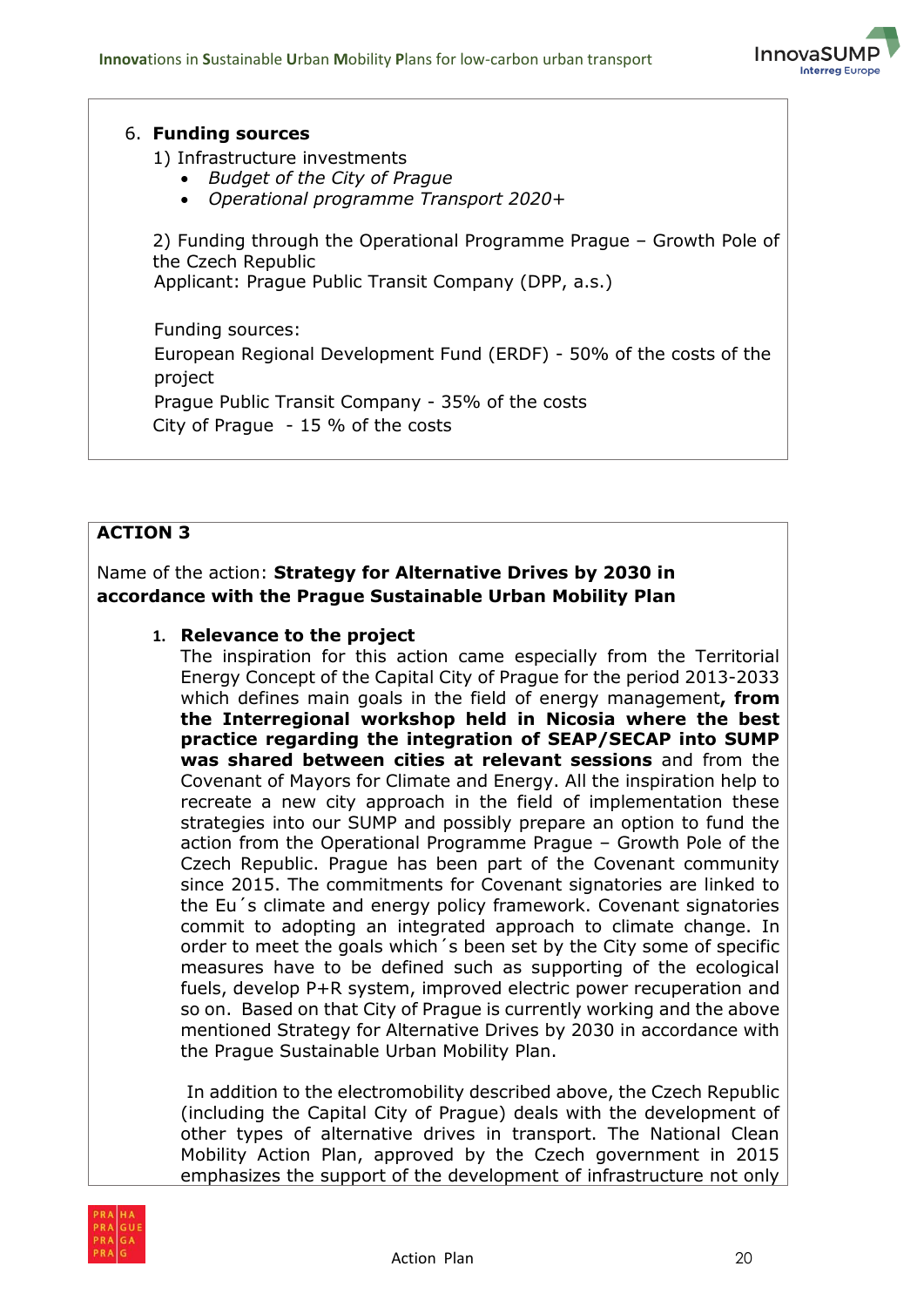

for charging stations, but also for CNG, LNG and hydrogen filling stations. The Czech Ministry of Transport allocated a total amount of CZK 1.2 billion to the programme of support of alternative fuels infrastructure in the frame of the Transport Operational Programme.

Regarding the achievement the Czech Republic's declared goals of reducing greenhouse gases emissions in the air, CNG utilisation appears to be the most effective solution until 2020. After this year, a significant increase of electromobility is expected as well as LNG and subsequently hydrogen-based vehicles. Support of research and development in the area of increased efficiency of internal combustion engines and environmentally friendly means of transport (especially CNG, LNG, alternative fuels from RES, hybrid engines) is also one of objectives of the State Energy Concept of the Czech Republic.

#### **2. Nature of the action**

Prague is currently working on its "Strategy for Alternative Drives by 2030". At present, only its analytical part (analysis), mapping the current state and possibilities of support of alternative drives in the City, is available. This Strategy will be followed by a document, de facto an action plan, setting out proposals for concrete measures aimed at supporting the development of the use of different types of alternative drives in Prague. The City of Prague will elaborate the Strategy for Alternative Drives in the line with the Prague Sustainable Urban Mobility Plan.

#### **3. Stakeholders involved**

Stakeholders are the main City organizations:

- Prague City Hall
- Prague Public Transit Company
- Technical Road Administrator
- Prague Institute of Planning and Development
- Prague Integrated Transport organizer

#### **4. Timeframe**

4Q 2019 Action Plan of the Strategy for Alternative Drives 1Q 2020 final version of the Strategy 3Q 2020 approval of the Strategy by the Prague Council 2020 – 2030 implementation

#### **5. Costs**

Expected costs of strategy and action plan management approx. CZK 500 thousand

#### **6. Funding sources**

- *Budget of the City of Prague*
- *Operational programme Employment*